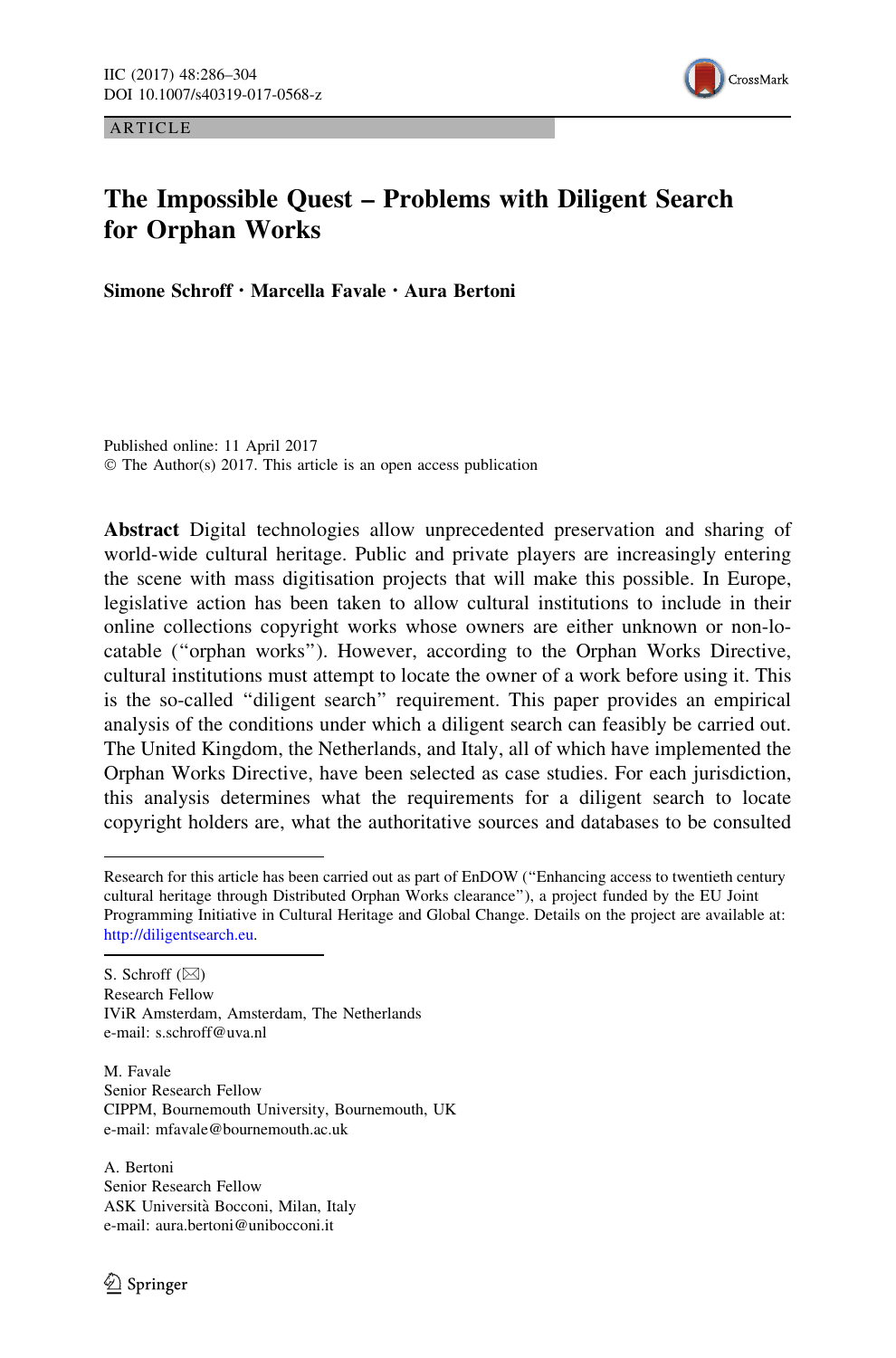are in practice and, most importantly, to what extent these are freely accessible online. In doing so, our analysis provides insights into the two main issues affecting cultural heritage institutions: (1) how much legal certainty does the implementation provide, and (2) what is the practical burden of a diligent search. The analysis reveals that the jurisdictions have given different meanings to the term ''diligent''. While the UK's extensive guidance makes it unlikely that a search would not be deemed diligent, the search burden is onerous. On the other hand, Italy and especially the Netherlands have a lighter search burden, but in the absence of clear, definite guidance, the likelihood of accidental infringement by failing to meet the diligence standard is greater. In addition, all three jurisdictions have so far failed to take the accessibility of the sources into account, making the searches even more onerous than the numbers suggest at first sight. Therefore, it will be difficult for cultural institutions to clear the rights for their collections while fully complying with the requirements of the legislation. This article concludes that legislative action, official guidelines, or jurisprudence are needed to establish a different legal value of sources for a diligent search, with various degrees of optionality depending on data relevance and accessibility.

Keywords Orphan works · Orphan Works Directive · Mass digitisation · Cultural heritage - Copyright

### 1 Introduction

Europe has been working for decades to open up its invaluable cultural heritage to the world. One key component of this policy is promoting digital access to public collections in libraries, museums, and archives. The heart of this process is the Europeana project, "A European Digital Library for All".<sup>1</sup> Europeana offers a common gateway to the digital collections of European cultural heritage institutions (CHIs). It was launched in 2008 and has since been supported by acts of the European Parliament, Council, and Commission.<sup>2</sup> To make archival material available via Europeana though, CHIs have to comply with copyright law as no exceptions are provided for making archives available online. This means that CHIs have to get permission from the right holder before they provide online access to their archives. This poses severe issues in practice because a sizeable share of these materials is considered orphan, meaning that the right holders are unknown or not locatable. Licensing them as required by the law is therefore difficult – if not

<sup>&</sup>lt;sup>1</sup> The Europeana portal is available at: <http://www.europeana.eu/portal/> (accessed 9 June 2016). It was conceived within the framework of the i2010 strategy of the Information Society and Media Directorate of the European Commission. The i2010 strategy for an innovative and inclusive European Information Society is available at: [http://ec.europa.eu/information\\_society/doc/factsheets/035-i2010-en.pdf](http://ec.europa.eu/information_society/doc/factsheets/035-i2010-en.pdf) (accessed 14 June 2016).

 $2$  For example, see the Recommendations by the Commission on Digitisation and Digital Preservation, OJEU L 283/39 (29 October 2011), available at: [http://eur-lex.europa.eu/LexUriServ/LexUriServ.do?uri=](http://eur-lex.europa.eu/LexUriServ/LexUriServ.do%3furi%3dOJ:L:2011:283:0039:0045:EN:PDF) [OJ:L:2011:283:0039:0045:EN:PDF](http://eur-lex.europa.eu/LexUriServ/LexUriServ.do%3furi%3dOJ:L:2011:283:0039:0045:EN:PDF) (accessed 9 June 2016).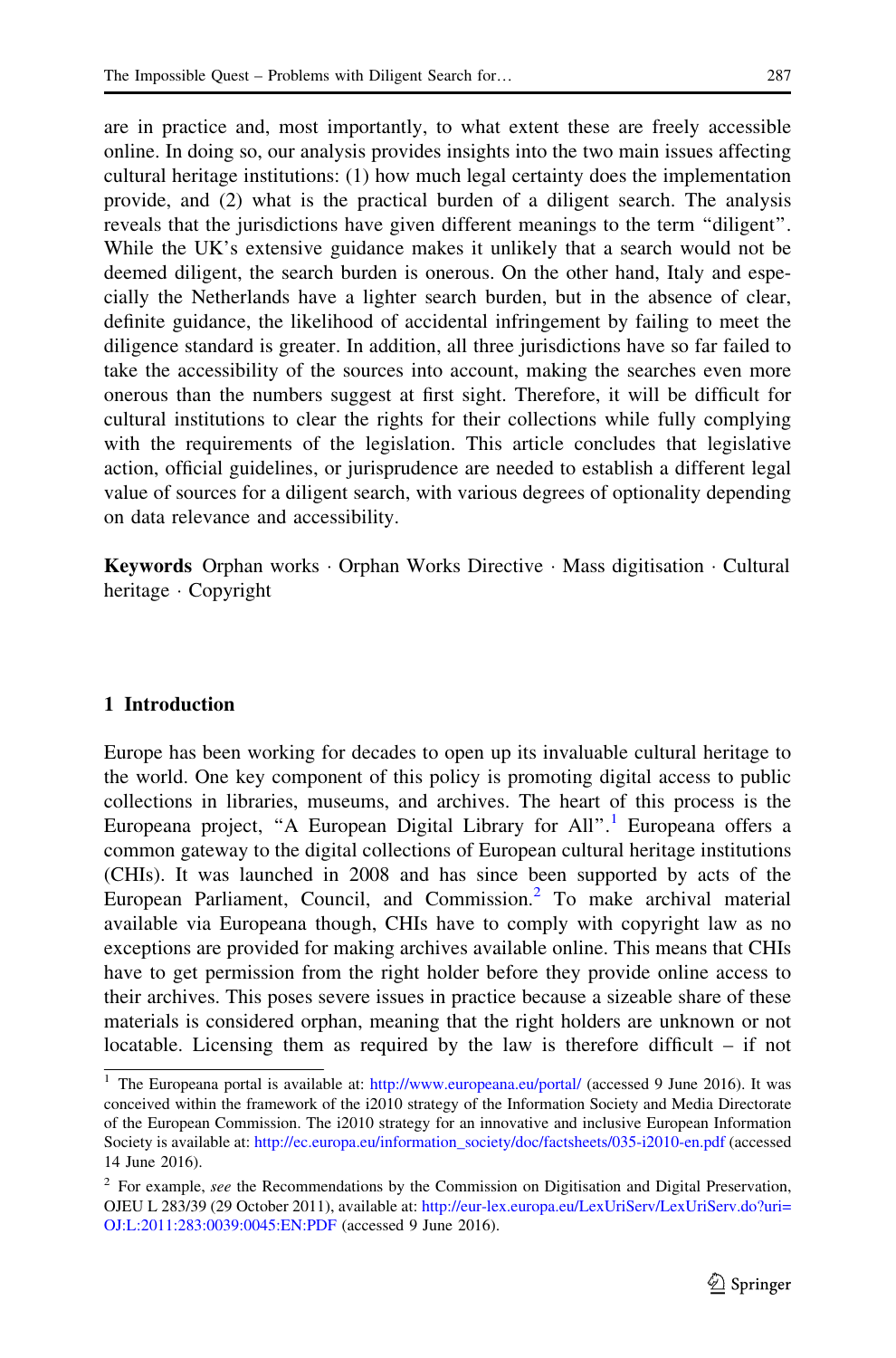impossible. The result is that CHIs that make these works available face the threat of copyright infringement action.

It is in this context that the Orphan Works Directive (OWD) was adopted in  $2012<sup>3</sup>$  The OWD allows cultural heritage institutions to digitise and make available online these orphan works in their collections as part of a mandatory copyright exception, once a diligent search has been carried out.<sup>4</sup> In other words, the OWD provides CHIs with a way to make their orphan works accessible online by providing them with the legal certainty that they will not be liable for copyright infringement as long as they have complied with the diligent search requirement. On the surface, therefore, the OWD addresses the core issue: the lack of legal certainty about using orphan works. However, this only works in practice if a CHI can clearly identify what it has to do when carrying out the diligent search. Yet at this crucial point the Directive is based on the principle of minimum harmonisation, leaving substantial leeway to the Member States.

This article examines the nature of a diligent search in practice, given that the requirements have not been fully harmonised. It analyses the diligent search requirements in three EU Member States – the Netherlands, the UK, and Italy – to assess the conditions under which a diligent search must be carried out. The first part focuses on how Member States have implemented the requirement from the point of view of legal certainty. In other words, to what extent have the Member States clarified which sources a CHI has to consult for a search to be deemed ''diligent''? To answer this question, the emphasis is on the kind of guidance the regulators provide to the CHIs. By basing the discussion on legal certainty, this article contributes to the debate by highlighting how CHIs perceive the environment they face as they calculate the risks involved in their mass digitising efforts when standard licensing is not possible. In the second part, attention then shifts to the price of legal certainty: the burden of the search. The OWD is only an effective instrument if its requirements can be met by CHIs in practice. In the context of the diligent search, this refers mainly to the resources needed to carry out the search, in particular the number of sources that needs to be consulted and the extent to which they are easily accessible. This article relies on empirical evidence collected from the three jurisdictions to assess this search burden, providing a real-life image for the first time. The article concludes that not only is legal certainty still an issue due to a lack of definite guidance, but also that the search burden is too heavy for CHIs with limited resources. This renders the OWD ineffective for large-scale digitisation efforts. The conclusion will identify policy aspects that could be amended to streamline the process.

<sup>&</sup>lt;sup>3</sup> Directive 2012/28/EU of the European Parliament and of the Council of 25 October 2012 on certain permitted uses of orphan works. OJ L 299, pp. 5–12 (27 October 2012). Hereinafter, the Orphan Works Directive, or OWD, or the Directive.

 $4$  Article 3.1.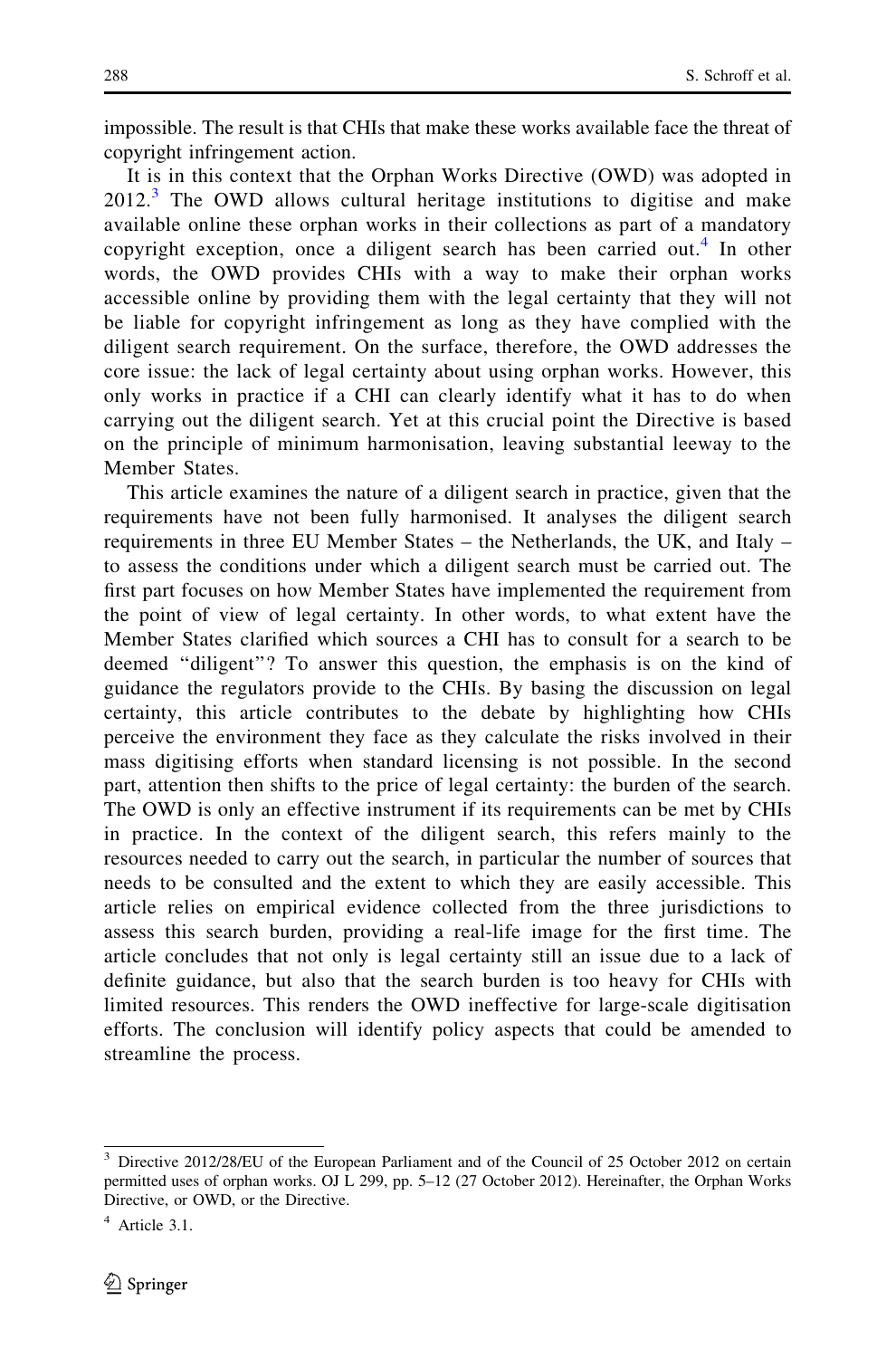### 2 The Orphan Works Directive: The Meaning of ''Diligent''?

The OWD adopts a minimum harmonisation approach to the diligent search requirement. In particular, it focuses on the underlying strategy of the search rather than the particular items that need to be searched. Article 3(1) OWD states that ''a diligent search is carried out in good faith in respect of each work or other protected subject-matter, by consulting the appropriate sources for the category of works and other protected subject-matter in question".<sup>5</sup> In other words, a CHI has to make an honest effort to identify and locate the right holder for each copyright and neighbouring right aspect relevant to the archival item it seeks to make available online. However, while this seems to be clear enough, it does pose some significant stumbling blocks in practice.

### 2.1 What Do We Need to Search?

A diligent search requires that an effort is made to find the author and/or right holder for each work affected in a specific archival item. To do this, relevant sources that may provide this information, in particular databases, have to be consulted. The Directive states: ''The sources that are appropriate for each category of works or phonogram in question shall be determined by each Member State, in consultation with rightholders and users, and shall include at least the relevant sources listed in the Annex."<sup>6</sup> The Directive therefore only sets a minimum standard by defining certain categories of works. A closer look reveals what this minimum standard means. The sources in the Annex can be broadly divided into two categories. First, there are catalogues and registries. Most notably, the type of registries and catalogues named are those that are most likely to be the most comprehensive in practice, e.g. legal deposits and those used to assign vital commercial information, such as the ISBN for books and equivalents. The second group are the sources identifying the right holder. The approach here essentially combines the effects of copyright law and industry practice. For example, the sources touching on literary works include both the author and the publisher. Similarly, the sources regarding musical works cover the composer, the lyricist, and the publisher, as well as the producer. It is thus clear that the legislative intent is to compile a list that covers all authors and right holders relevant to a particular type of work. However, it is up to the Member States to apply this to their national organisational landscape. They must determine which particular sources have to be consulted for each type of work covered by this Directive. In this context, leaving it to the Member States is in line with the principle of subsidiarity enshrined in the treaties.<sup>7</sup> In particular, copyright and neighbouring rights have not been fully harmonised at EU level. The organisational landscape, such as author associations and collective management entities, varies even more. It would therefore have been too complex to list all the sources at EU level. Therefore, the Annex list represents a case of minimum harmonisation and a difficult compromise between the need to build a common European framework, the lack of legal harmonisation, and the recognition of national differences within a given sector.

<sup>5</sup> Orphan Works Directive, Art. 3(1).

<sup>6</sup> Orphan Works Directive, Art. 3(2).

 $<sup>7</sup>$  TEU, Art. 5.</sup>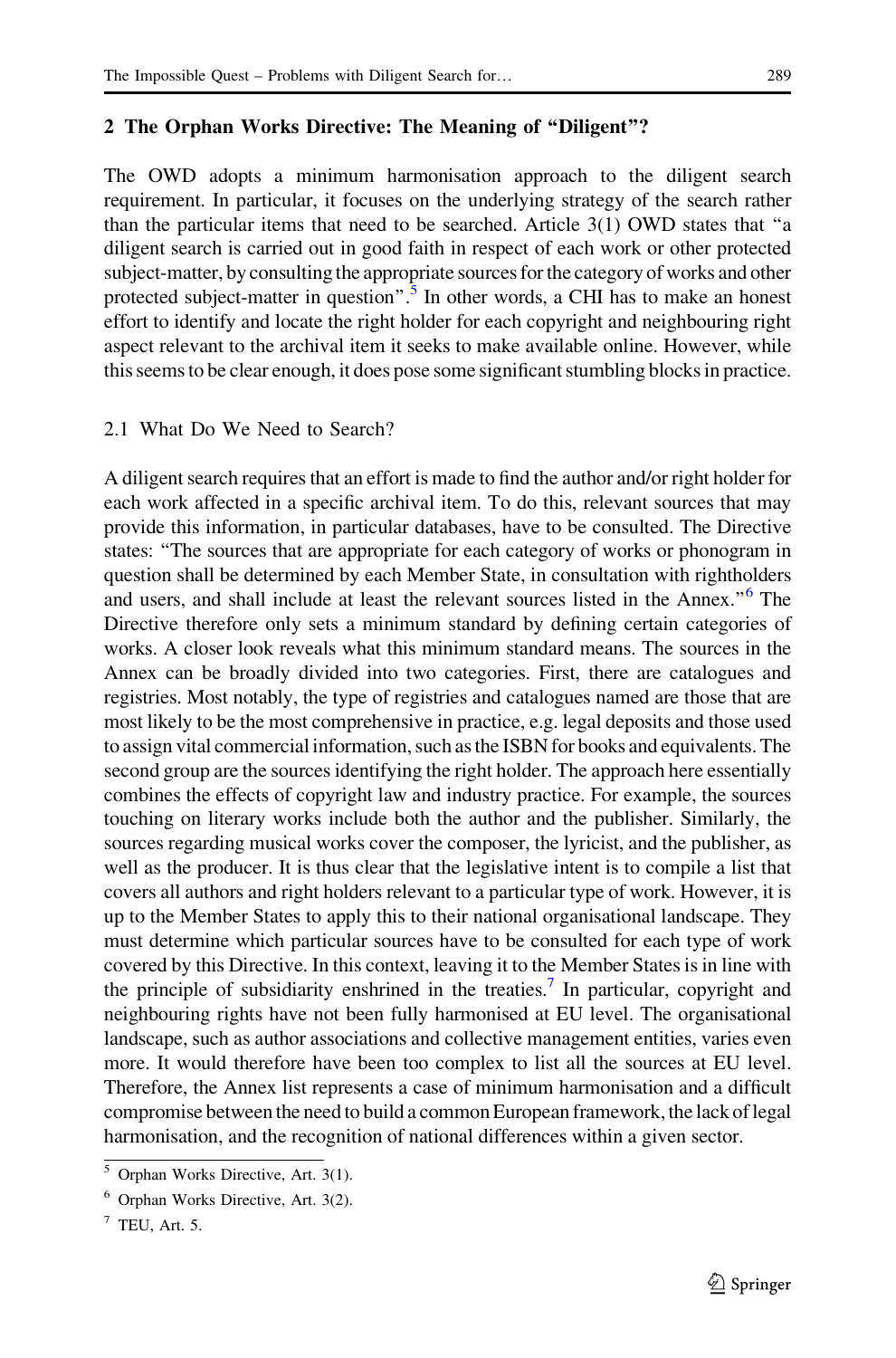When implementing the provisions, Member States have to balance legal certainty with flexibility. The principle of legal certainty is best served if the list of sources is as specific as possible. A precise list offers the CHI seeking to use the OWD exception a clear guide as to when a search is diligent and when it is not. These concerns, however, must be weighed against the cost in terms of flexibility: the organisational landscape is not static. Precise lists are only useful in practice if they are regularly updated to keep up with changes. On the other hand, while an open-ended list limits the need for future amendments in the light of industry changes, it also carries the pronounced risk that important institutions are missed. In this case, the CHI faces significant risks as the whole diligent search may be deemed void, exposing it to infringement claims.

In the examined jurisdictions, the details on what is a legally valid diligent search vary greatly, mostly because of the presence or absence of soft-law regulation on the matter. The UK has implemented the Annex under Schedule ZA1 which provides for an illustrative list of sources to be consulted. While there is no minimum requirement established by statutory law on what constitutes a diligent search, the UK's Intellectual Property Office (IPO) has issued detailed guidelines on this complex matter. Most notably, this includes a specific list of sources to be consulted for each type of work in the form of a check list. The list is extensive and in fact contains nearly all organisations that have some link to rights ownership. There is no weighting attached to the individual sources or any indication of importance. It reflects an understanding of ''diligent'' as searching any kind of source that may contain information. Having said this, the last entry is open-ended: it therefore leaves the option open that further sources may be deemed relevant for the search to be diligent. Overall, the IPO guidelines can help both the prospective applicant for a licence for an orphan work and the cultural institution seeking to benefit from the exception. It reduces the risk of accidental infringement significantly, albeit not entirely, by providing a large number of specific sources.

In comparison to the UK, Italy provides significantly less guidance due to the administrative process involved. Italy has implemented the Annex directly in the Copyright Act.<sup>8</sup> The list proposed by Art.  $69^{septies}$  is merely illustrative, which means that uncertainty remains about the legal validity of a search carried out according to the suggestions of the law. <sup>9</sup> However, the Ministry of Culture has vouched to identify additional sources of information for each category of works or phonograms by decree. It has established a Technical Negotiation Unit on Orphan Works within its Directorate-General for libraries and cultural institutions (DGBIC  $-Direzione$  generale biblioteche e istituti culturali). The Directorate General is mandated to produce guidelines on a diligent search for the different categories of works.<sup>10</sup> However, this process has not been completed yet even though two years have passed since the Directive took effect. Instead, in Italy the only available

<sup>&</sup>lt;sup>8</sup> Law No. 633/1941, Art. 69<sup>septies</sup>.

 $9$  Leva [\(2015](#page-18-0)), p. 11.

<sup>&</sup>lt;sup>10</sup> The technical negotiation unit was established on 17 November 2015 by the Ministry of Culture. Decreto Direttoriale of 17 November 2015, [http://www.librari.beniculturali.it/opencms/export/sites/](http://www.librari.beniculturali.it/opencms/export/sites/dgbid/it/documenti/Normativa/DecretoTavolotecnicoConcertazione17-11-2015.pdf) [dgbid/it/documenti/Normativa/DecretoTavolotecnicoConcertazione17-11-2015.pdf](http://www.librari.beniculturali.it/opencms/export/sites/dgbid/it/documenti/Normativa/DecretoTavolotecnicoConcertazione17-11-2015.pdf) (accessed 27 May 2016). See also DGBIC (Direzione Generale Biblioteche e Istituti Culturali) report at: [http://www.librari.](http://www.librari.beniculturali.it/opencms/opencms/it/Opere_Orfane) [beniculturali.it/opencms/opencms/it/Opere\\_Orfane](http://www.librari.beniculturali.it/opencms/opencms/it/Opere_Orfane) (accessed 27 May 2016).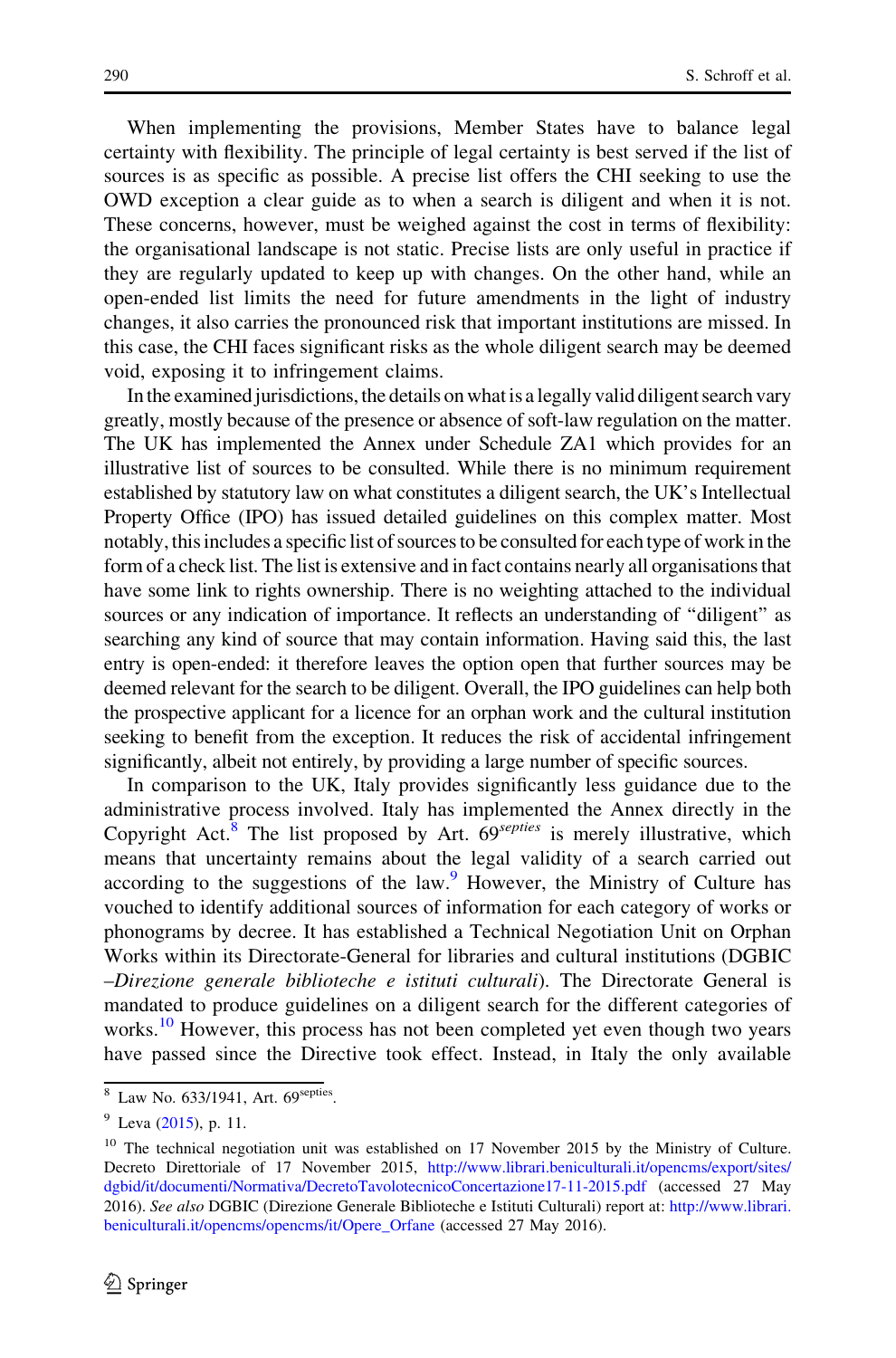guidance on the sources to clear the rights in orphan works consists of a list of "appropriate sources" on the Ministry's website, which is continuously updated.<sup>11</sup> The Italian approach, therefore, while displaying the intention of providing certainty to CHIs, is significantly delayed by the bureaucratic process. At this point, therefore, the CHIs only have indicative advice, falling short of legal certainty in respect of what sources need to be consulted to make a search diligent.

In contrast to the UK and Italy, the Netherlands has taken a consciously hands-off approach. The letter of the Directive has been transposed into national law. In fact, the Government Decree<sup>12</sup> by which diligent search sources were transposed into Dutch legislation is essentially a translation of the OWD Annex. For example, it refers to the ''databases of publishers and authors'' without naming any specific institution. Indeed, the only specific source mentioned is the catalogue of the Royal Library, and in the case of audio-visual works, the archive of Beeld en Geluid.<sup>13</sup> Overall, the terminology used is unspecific and open-ended. Besides, little effort is made to complement it with specific sources. Instead, it is up to the CHI to decide what to consult, and therefore crucially relies on in-house expertise. Having said this, however, it is not clear if this approach has always been envisioned. On the one hand, a homepage with further information has been mentioned in the parliamentary debate, but this has not materialised yet.<sup>14</sup> At the same time though, any advice was never intended to be exhaustive. Instead, it was always the aim that the institution itself decides which sources are relevant for a particular work.<sup>15</sup> From this point of view, the very general list could be read as meeting the cultural heritage institutions' preference for *redelijkheid* (reasonableness) and *billijkheid* (equity) which they requested in the consultation process.<sup>16</sup> The absence of official guidance means that CHIs lack certainty about what ''diligence'' actually means in practice. Therefore, it seems that the diligent search implementation in the Netherlands is focused on legal compliance with European commitments rather than creating legal certainty around a workable diligent search provision. The practical effect may be mitigated though by the existing Extended Collective Management systems in force. This is most clearly seen in Dutch cultural heritage institutions' pushing for and relying on ECLstyle solutions rather than the OWD,  $17$  which are seen as the better option to deal with orphan works.

The evidence from the three jurisdictions examined here reveals that each has given different emphasis to legal certainty. While the UK provides for long lists of specific sources and therefore reaches a high degree of legal certainty, the

<sup>&</sup>lt;sup>11</sup> The list is available at: [http://www.librari.beniculturali.it/opencms/opencms/it/Opere\\_Orfane/pagina\\_](http://www.librari.beniculturali.it/opencms/opencms/it/Opere_Orfane/pagina_0001.html) [0001.html](http://www.librari.beniculturali.it/opencms/opencms/it/Opere_Orfane/pagina_0001.html) (accessed 27 May 2016).

<sup>&</sup>lt;sup>12</sup> Besluit zorgvuldig onderzoek verweesde werken, available at: [http://wetten.overheid.nl/](http://wetten.overheid.nl/BWBR0035690/2014-10-29) [BWBR0035690/2014-10-29](http://wetten.overheid.nl/BWBR0035690/2014-10-29) (accessed 9 May 2016).

<sup>&</sup>lt;sup>13</sup> The decree does not actually name Beeld en Geluid but, given its reference to the media law, it is this archive in practice. It does require some research though to make this link.

<sup>&</sup>lt;sup>14</sup> Nota naar aanleiding van het verslag Kamerstukken II 2013/14, 33892, 6, p. 7.

 $15$  Ibid.

<sup>16</sup> See for example: Beunen [\(2011](#page-17-0)), pp. 2 and 5–6; Kraai ([2011\)](#page-18-0), p. 1; van Nispen [\(2011](#page-18-0)), p. 2.

<sup>&</sup>lt;sup>17</sup> Nota naar aanleiding van het verslag Kamerstukken II 2013/14, 33892, 6, p. 12. The Royal Library, for example, relies on ECL schemes rather than the orphan works exception.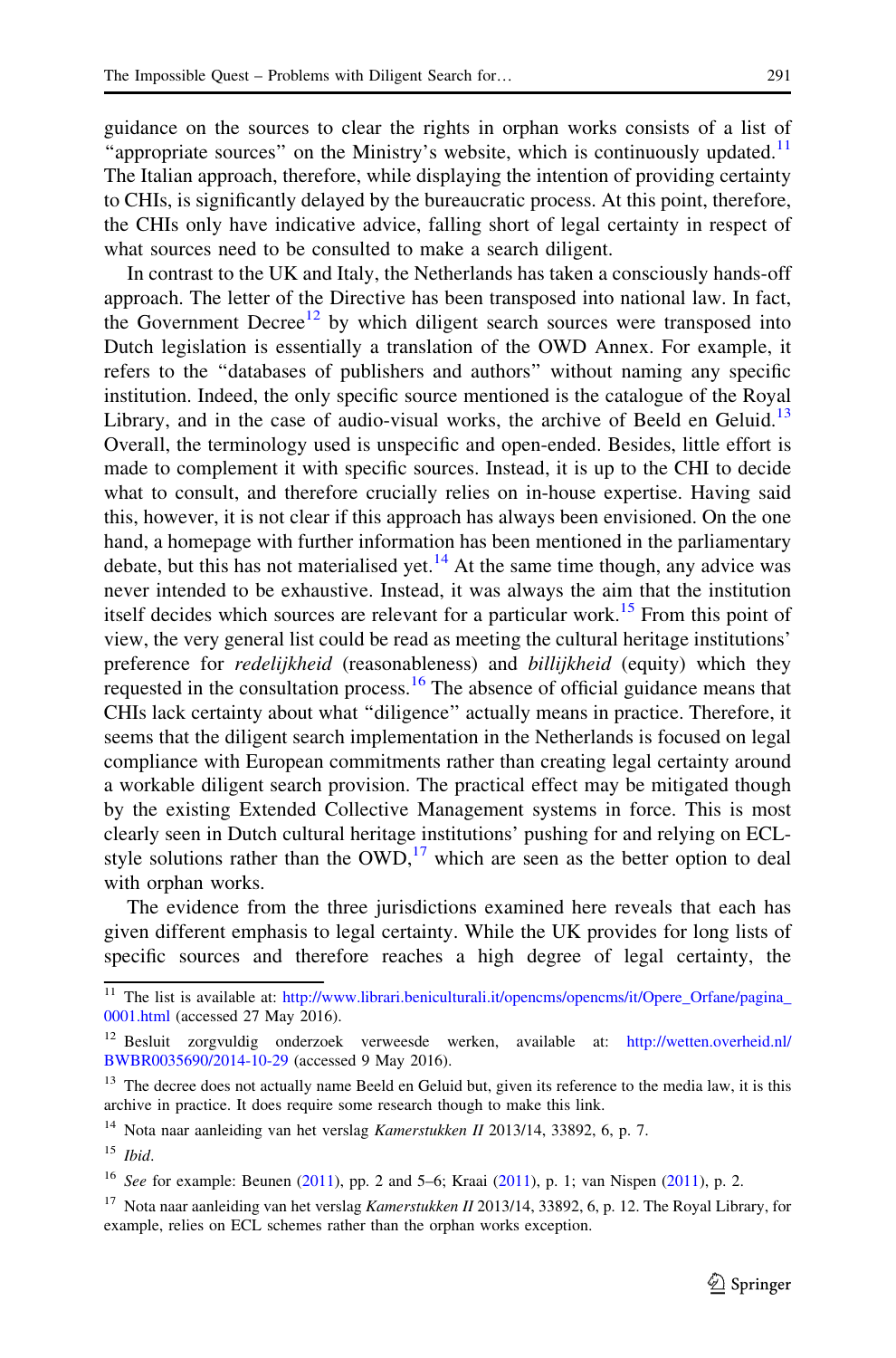Netherlands has consciously preferred flexibility instead. Italy is a half-way house between the two extreme positions, although this is more by accident than by design. However, all three countries are essentially taking an open-ended approach. As none of the jurisdictions examined here provides a list of sources that covers everything required for the search be considered diligent beyond any doubt, CHIs need to be able, at least to some extent, to identify which organisations may hold relevant information.

### 2.2 Legal Certainty and Outsourcing

The previous section has demonstrated that an understanding of copyright law and the related organisational landscape that manages rights in practice is a key prerequisite for a successful diligent search. This kind of knowledge should probably not be presumed, especially in the case of smaller CHIs. The issue, however, is even more pressing in practice as the OWD does not limit searches to a single Member State. Instead, it envisages three scenarios in which a CHI would have to carry out its diligent search in other EU Member States in addition to its own. As a general rule, a diligent search has to be carried out in the Member State where the first publication or communication to the public (broadcast) has occurred.<sup>18</sup> There are only three deviations from this principle. First, the headquarters or habitual residence of the producer of a film overrides the publication/broadcast principle.<sup>19</sup> Second, if the work has not yet been made available to the public, jurisdiction is determined by the location of the institution relying on the exception.<sup>20</sup> More importantly though, when there is evidence that relevant information may be found in another Member State, the foreign sources must be consulted as well. $^{21}$  These requirements pose very practical challenges in terms of a diligent search and legal certainty.

In the absence of legal guidance, the need to search in foreign jurisdictions requires significant legal expertise. Copyright works and their ownership are only partially harmonised under current EU law, so determining who the author and/or right holder is can be complex. As Angelopoulos has aptly demonstrated, the rules on authorship and ownership continue to vary<sup>22</sup>: a qualifying author may hold rights in one Member State but not another. In addition, there are neighbouring rights that are not protected in all Member States and therefore might be largely unknown beyond a jurisdiction's borders. One example here is the German neighbouring right for the organiser of a performance.<sup>23</sup> In other words, the lack of copyright harmonisation poses challenges in respect of identifying what works need to be cleared in the first place and who their right holders will be. It cannot be readily presumed that CHIs have access to this kind of detailed legal and practical knowledge. As a result, the quality of their diligent search may be negatively

<sup>&</sup>lt;sup>18</sup> Orphan Works Directive, Art. 3(3).

<sup>&</sup>lt;sup>19</sup> Orphan Works Directive, Art. 3(3).

<sup>20</sup> Orphan Works Directive, Art. 3(3).

 $21$  Orphan Works Directive, Art. 3(4).

 $22$  Angelopoulos ([2012\)](#page-17-0).

<sup>&</sup>lt;sup>23</sup> Copyright Act (Urheberrechtsgesetz), Sec. 81.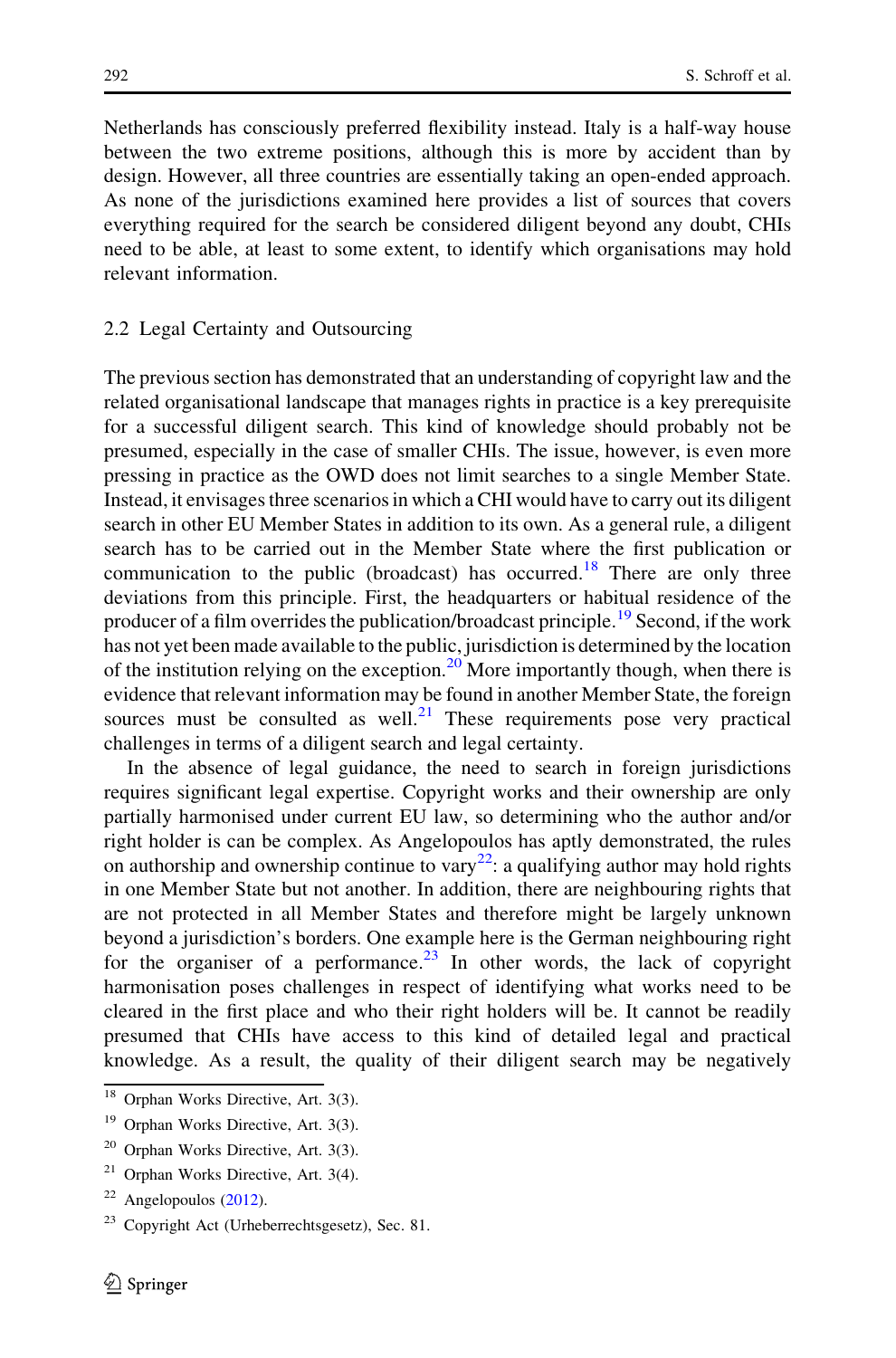affected when other jurisdictions have to be consulted. This in turn impacts on the legal certainty that the OWD as a whole provides: the risk of a search being deemed ''not diligent'' increases as key sources are missed. The less guidance a Member State provides on the required sources for a search to be considered diligent, the more pronounced the issue becomes.

Given the open-ended nature of source lists to be consulted and the limited guidance in Italy and especially in the Netherlands, it will be very challenging for a CHI to identify the necessary sources consistently. One way to alleviate this pressure would be outsourcing the diligent search, so that it is carried out not by the CHI itself but instead by a third actor that has the required expertise. In general, the OWD restricts its coverage to cultural heritage institutions but it does not have binding provisions on who carries out the diligent search. Indeed, Recital 13 of the OWD explicitly permits a delegation of the task: ''Member States should be permitted to provide that such diligent search may be carried out by the organisations referred to in this Directive or by other organisations. Such other organisations may charge for the service of carrying out a diligent search.<sup>"24</sup> This means that outsourcing of the diligent search task has always been envisioned by the legislature. $25$ 

Most interestingly though, none of the Member States examined in this paper has actually implemented this option in the way provided for by the Directive. In fact, neither the Italian nor the Dutch implementation covers this issue at all. In the absence of any legal discussion of this point, it is arguably possible for CHIs to outsource the diligent search. However, there is significantly less legal certainty in this approach than there would have been if the option was either clearly permitted or denied. On the other hand, the UK goes a lot further than the OWD: it permits both cultural heritage institutions and any legal or physical person willing to license a potentially orphan work to carry out the search. While this sounds contrary to the Directive at first glance, we argue that it is not. The UK has opted not only to implement the OWD but also to complement it with a general licensing scheme that goes beyond CHIs. The result is a path for the use of orphan works by any actor wishing to do so if he completes a diligent search. This broad approach logically necessitates that the search can be carried out by anyone, including non-CHIs. In other words, while the Recital was implemented, it is a lot broader in practice than the OWD envisaged.

The lack of guidance and/or use of open lists that Member States provide to CHIs carrying out a diligent search have the most pronounced impact on cross-jurisdictional sources. Copyright has not been fully harmonised at EU level, allowing for major variations between Member States. In the context of limited resources and expertise, CHIs will not be easily able to reliably assess the ownership, authorship and rights management patterns that are the key to a successful diligent search. In fact, the less guidance is provided to the CHI, the more likely it becomes that key sources are missed. This in turn means that CHIs cannot be certain that they are shielded from infringement claims, negatively affecting the legal certainty that the OWD seeks to provide in the first place.

<sup>24</sup> Orphan Works Directive, Recital 13.

<sup>&</sup>lt;sup>25</sup> It should be noted here that final compliance with the diligent search requirement remains the responsibility of the organisation benefitting from the exception. In the context examined here, this refers to the CHI.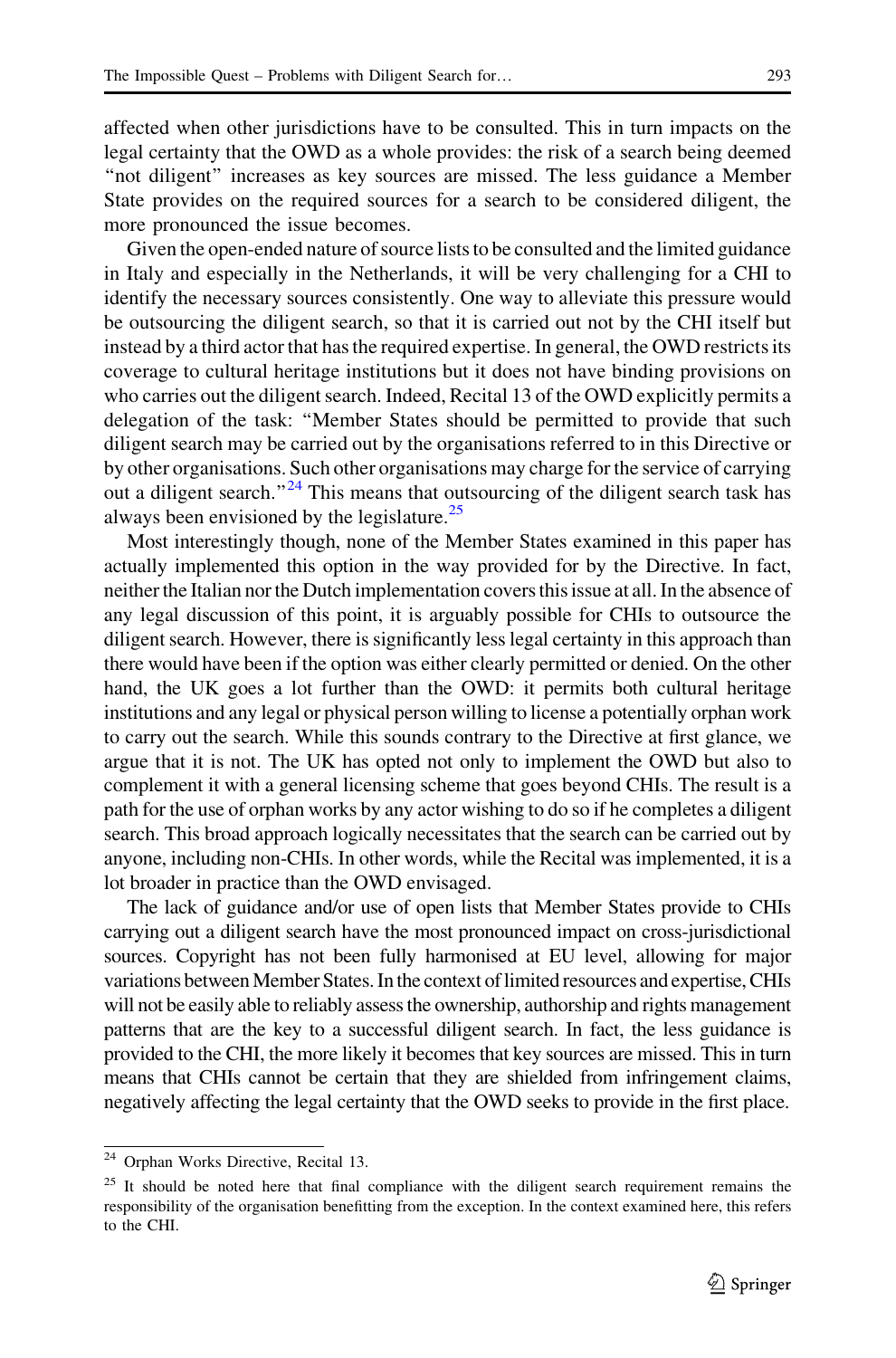### 3 The Cost of a Diligent Search

The three jurisdictions examined in this paper have struck different balances between legal certainty and flexibility. This now raises the second question: what is the price of the degree of legal certainty offered? To answer this question, it is necessary to simulate a diligent search. Based on an in-depth understanding of the law in force, including both hard and soft law instruments, as well as the organisational landscape present in the different countries, we have compiled a data set of institutions that manage directories of potential right holders and copyright works. These databases arguably need to be consulted (in the case of the UK, they must be consulted) in order for a search to be deemed diligent. In doing so, we provide a realistic image of what a CHI has to do in practice to meet the legal requirements of acting in good faith and being diligent. As the following graph shows, the number of sources to be consulted varies extensively.

## 3.1 Quantifying the Meaning of ''Diligence''



# **Num ber of S ources**

As expected, the number of sources to be consulted varies significantly across the types of works and the three jurisdictions examined here. In general, published books have the fewest relevant sources, followed by newspapers/magazines, visual works and finally audio-visual works. This order is not surprising, given that the number of potential right holders increases with each category.<sup>26</sup> Two things are notable: first, the overall numbers indicate that the diligent search requirement is very burdensome although the extent varies across jurisdictions. For example, to clear a newspaper article, a UK CHI would have to search 234 sources. In Italy it would be 89 sources, followed by the Netherlands with 48. These numbers are so high that it is very unlikely that a CHI would have the resources to clear more than a few works at best without some kind of automation. However, this is not available or even planned in the examined jurisdictions.

 $26$  It should be noted here that the OWD only includes visual works that form part of a literary work. As a result, the sources here also include those relevant to the overall work, be it a published book or a magazine.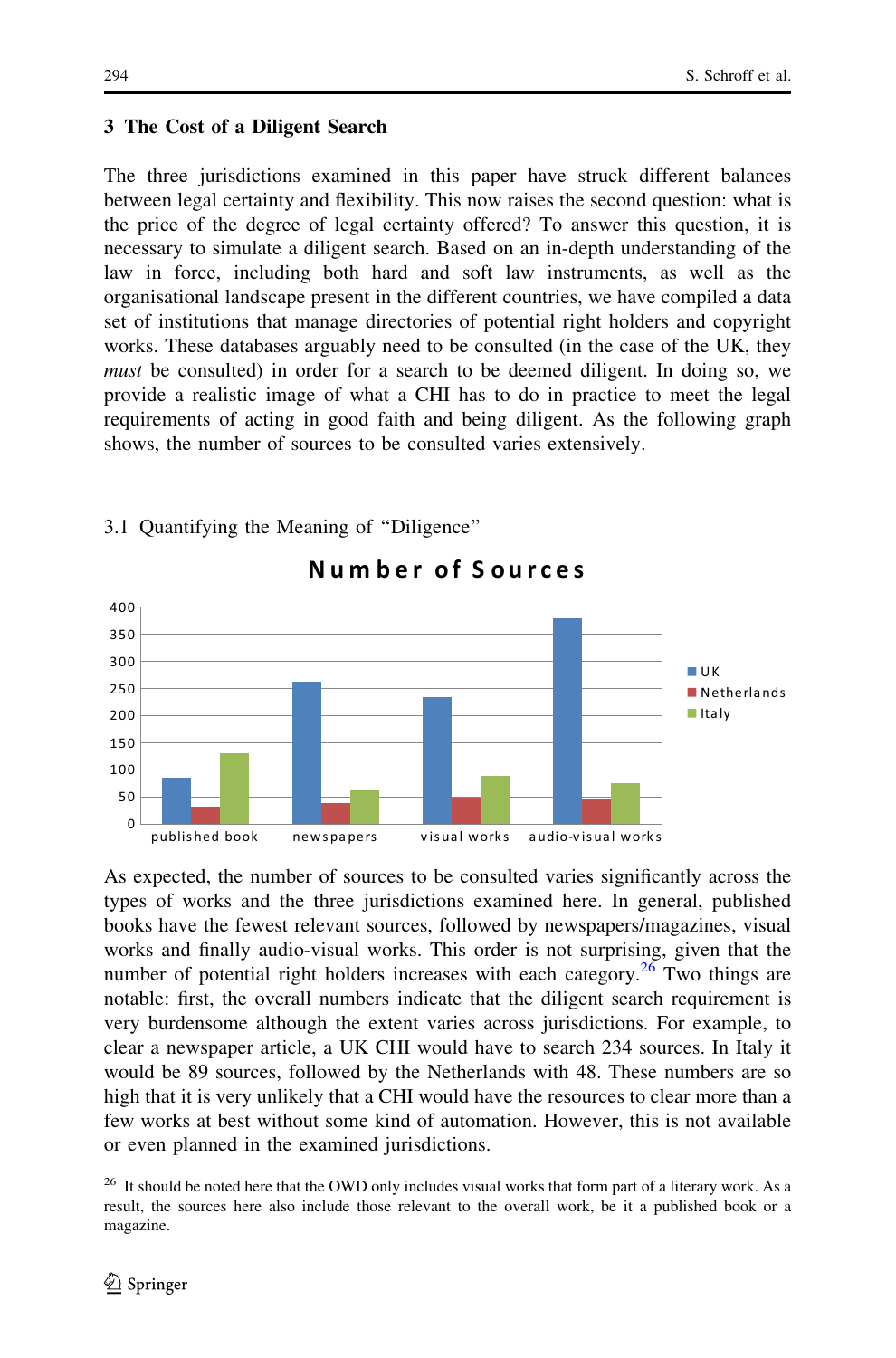Second, there seems to be a link between the number of sources and the guidance provided by regulators. In the UK, with the exception of published books, more sources are considered relevant than in the other two jurisdiction (86 for published books, 263 for newspapers and magazines, 234 for visual works, and 379 for audiovisual works). This is followed by Italy (131, 62, 89 and 75, respectively) and then the Netherlands (32, 39, 48, 45 sources, respectively). It is interesting to see that the country with the most detailed guidance, the UK, has the most sources, followed by the semi-guidance (Italy) and finally the jurisdiction that provides no additional information (the Netherlands). This indicates the most likely impact of the regulators' response to the OWD Annex: the regulators tend to be over-inclusive. In particular, the UK's numbers are not only higher, but in fact multiples of those for the other two jurisdictions examined here. For example, in the case of audio-visual works, the UK's IPO lists 379 sources and therefore five times more compared to Italy (75 sources) and more than eight times as many as the Netherlands (45 sources). It thus seems that the IPO lists are essentially a list of all organisations in the sector rather than a selection of those sources most likely to yield information. This list is essentially over-inclusive to the point where ''diligent search'' is a synonym for "exhaustive search".

The price of legal certainty therefore seems to be high, making the search very resource-intensive. The numbers indicate that the more a Member State has opted for legal certainty at the expense of flexibility, the larger the number of sources that needs to be consulted. Providing guidance on what searches need to be performed in effect does not lead to a hierarchy of the most important sources. Instead, it is a list of possibly relevant sources, making them over-inclusive. However, the number of sources to be consulted alone is an incomplete indicator of how burdensome a search is in practice.

### 3.2 The Qualitative Meaning of ''Diligent'': The Accessibility of Sources

The practical burden of the diligent search requirement crucially depends on two factors. First, there is the number of sources that must be consulted as discussed in the previous section. The more sources that need to be searched for each work type, the higher the investment in terms of time and resources by the CHI to clear a work. Second, the online accessibility – or here more precisely searchable nature – of the sources is important. It is less resource-intensive to search online compared to having to visit an institution to search the catalogue. As a result, the higher the proportion of sources that are not freely and fully accessible online, the more burdensome a diligent search is in practice. It is therefore crucial to ascertain to what extent sources are accessible. To this end, this research has collected an empirical data set in which each source identified as relevant was classified in terms of the access restrictions under which it operates, distinguishing between those fully and freely accessible online and those that are not. The latter was then further divided into: (1) paying access online; (2) partially accessible online; (3) will be accessible online in the future; and (4) free access on site only. The analysis of these data will provide crucial insights into the viability of the diligent search exception as provided by the OWD, and the potential drawbacks and pitfalls of this route. We will now proceed to describe our findings.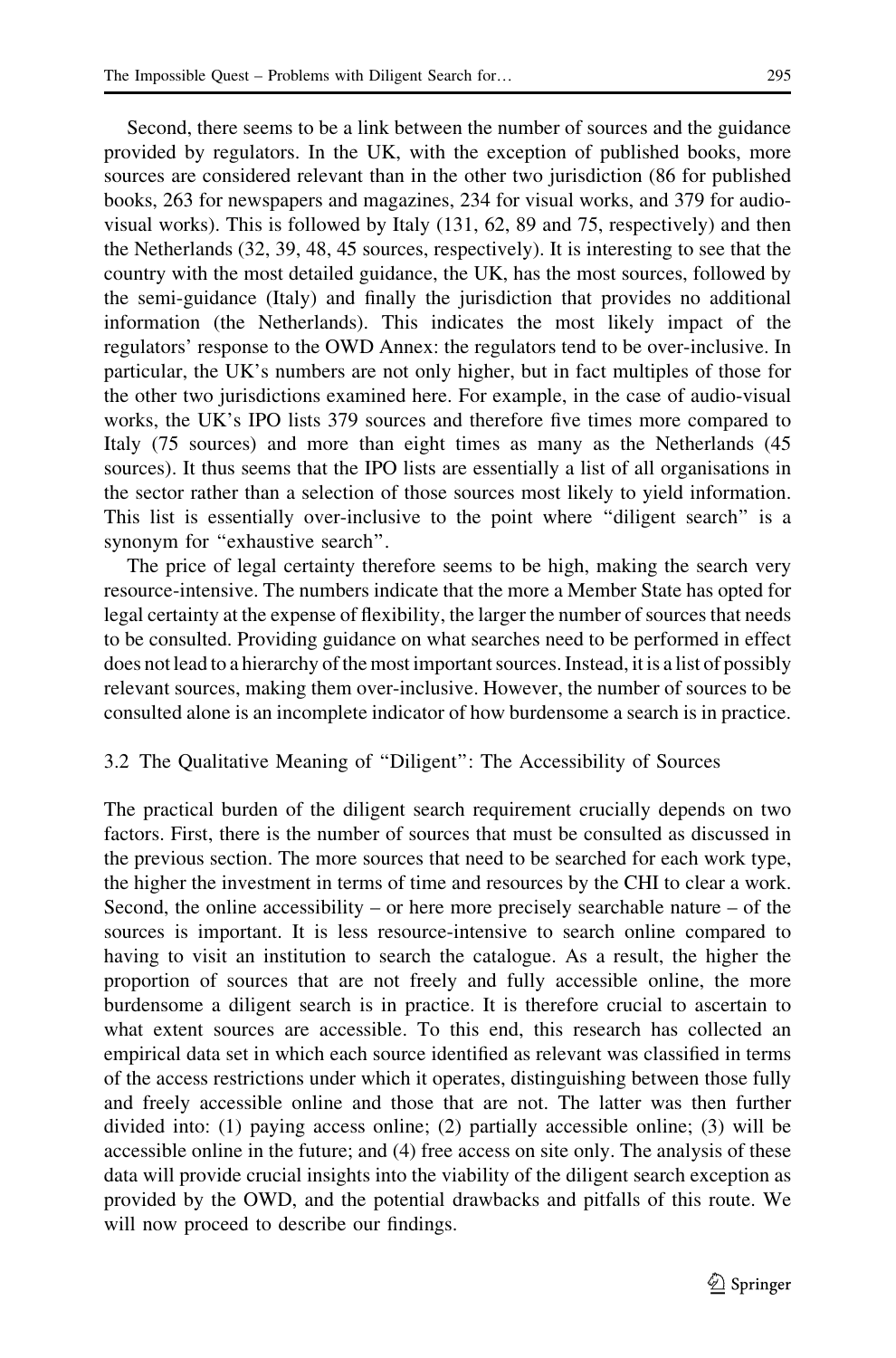First of all, one particular type of required source deserves attention: the orphan works databases. To prevent the duplication of efforts, the OWD provides for the mutual recognition of the status of orphan works. In other words, once a work has been declared orphan in one Member State, it is considered orphan in all Member States until a right holder makes a valid claim.<sup>27</sup> To facilitate this, cultural institutions are asked to keep records of their diligent searches, and the results of such searches are due to be inserted in a single online database for the European Union to be made available to the public at large in a transparent manner.<sup>28</sup> To this end, the OWD calls for an EU-wide database to be created at the EUIPO, $^{29}$  which receives and consolidates information from all Member States. In addition, Member States are free to develop their own databases in addition to the one managed by the EUIPO.<sup>30</sup> This particular source, the EUIPO Database – or where available, a national database – is therefore mandatory in all jurisdictions.

However, the development of these databases has been slow in practice. The EUIPO database is already operational but contains very few entries: little more than 2000 entries at the time of writing.<sup>31</sup> This lack of uptake is even more pronounced at the national level. While the establishment of national databases is not required by the Directive, all three jurisdictions originally planned to have a national database as well to prevent duplication domestically. However, the outcomes of these plans are mixed at best. The UK has its own database which contains about  $350$  entries.<sup>32</sup> The overall number of works is therefore low but at least it is operational. It should also be noted though that this database forms part of a broader licensing scheme which also covers orphan works that are subject to the OWD, for example stand-alone photographs. On the other hand, the databases planned in the Netherlands and Italy have not been developed yet. In the Netherlands, it is known that the results of a diligent search have to be reported by the CHI to the Dutch Minister of Education, Culture and Science, and that the Dutch orphan works database is to be maintained by the Rijksdienst Cultureel Erfgoed. The government will then transmit the information to EUIPO.<sup>33</sup> While the transfer to EUIPO is functional, and indeed most works in the database are from Dutch CHIs, the national database has not made any progress. Similarly, the Italian orphan works database is also not operational yet.<sup>34</sup> Once the national database is created, beneficiary organisations need to communicate the results of diligent searches to the

 $\overline{27}$  Orphan Works Directive, Art. 4.

<sup>28</sup> Orphan Works Directive, Recital 16.

<sup>&</sup>lt;sup>29</sup> Orphan Works Directive, Art.  $6(5)$  and  $(6)$ .

<sup>30</sup> Orphan Works Directive, Art. 3(5).

<sup>&</sup>lt;sup>31</sup> On 9 June 2016 the EUIPO database contained 1,726 entries. See [https://euipo.europa.eu/](https://euipo.europa.eu/orphanworks/%23search/basic/all) [orphanworks/#search/basic/all](https://euipo.europa.eu/orphanworks/%23search/basic/all) (accessed 9 June 2016).

<sup>&</sup>lt;sup>32</sup> There were 351 entries on 9 June 2016. See [https://www.orphanworkslicensing.service.gov.uk/view](https://www.orphanworkslicensing.service.gov.uk/view-register)[register](https://www.orphanworkslicensing.service.gov.uk/view-register) (accessed 9 June 2016).

 $33$  Art. 16p(5) Aw.

<sup>&</sup>lt;sup>34</sup> Decreto Direttoriale del 17.11.2015, [http://www.librari.beniculturali.it/opencms/export/sites/dgbid/it/](http://www.librari.beniculturali.it/opencms/export/sites/dgbid/it/documenti/Normativa/DecretoTavolotecnicoConcertazione17-11-2015.pdf) [documenti/Normativa/DecretoTavolotecnicoConcertazione17-11-2015.pdf](http://www.librari.beniculturali.it/opencms/export/sites/dgbid/it/documenti/Normativa/DecretoTavolotecnicoConcertazione17-11-2015.pdf) (accessed 27 May 2016). See also DGBIC (Direzione Generale Biblioteche e Istituti Culturali) report at [http://www.librari.](http://www.librari.beniculturali.it/opencms/opencms/it/Opere_Orfane) [beniculturali.it/opencms/opencms/it/Opere\\_Orfane](http://www.librari.beniculturali.it/opencms/opencms/it/Opere_Orfane) (accessed 27 May 2016).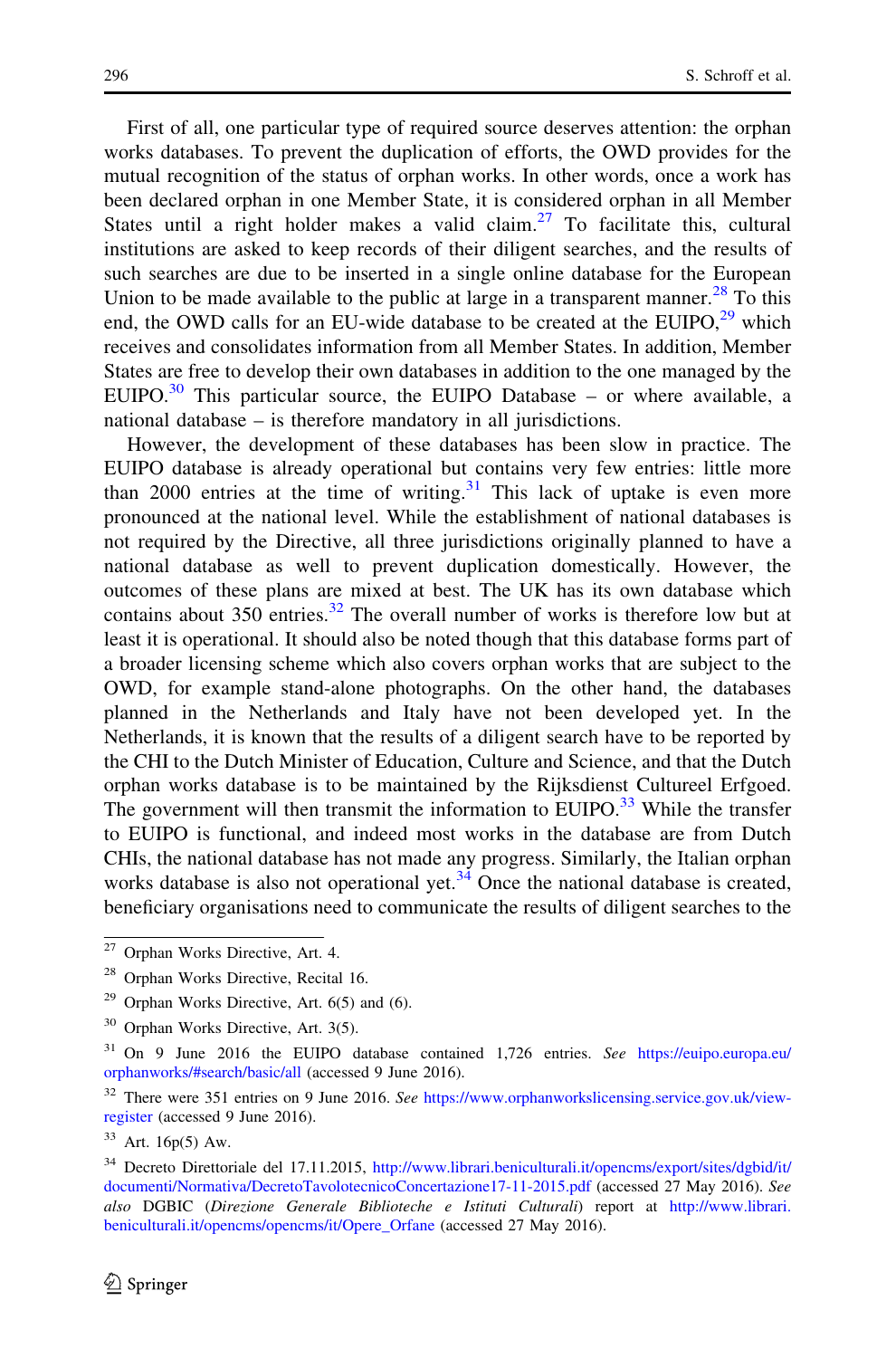Directorate-General for libraries and cultural institutions (DGBIC – Direzione generale biblioteche e istituti culturali) at the Ministry of Culture. The DGBIC has to transmit the information to the European database at EUIPO. However, the national database at the heart of this has not been created yet, leading to confusion. In particular, it is not clear whether national registration is a precondition for European registration. As a result, no Italian cultural institution appears in the EUIPO database at the moment due to fear of infringing national legislation by a direct registration at EU level.

The current state of the orphan works databases at national and EU level severely limits the effectiveness of these sources. On the one hand, the UK has a working database but it is over-inclusive by covering works beyond the scope of the Directive. As a result, not all of them benefit from the mutual recognition of their status as orphan. On the other hand, the Netherlands and Italy have no databases yet. This means that one of the main sources is simply not available. In Italy's case, this also impacts on the effectiveness of the EUIPO-managed database as the hyperlink to the Italian jurisdiction on the EUIPO website is not working. However, not all required sources are subject to these start-up issues.

### 3.2.1 Overall Accessibility

A first look at the data reveals that the UK has the highest percentage of sources that are freely accessible online (70% of all sources). However, 70% is still problematic because it also means that 30% of listed sources require additional effort of some kind. Of these, only 2% offer free on-site access. By contrast, direct contact is required – either by email or mail – for  $22\%$  of the sources, making the process more time and resource-consuming. The picture is even less promising for Italy and the Netherlands. Here, only about half of the sources can be fully accessed online (Italy: 56%; Netherlands: 54%) (Table [1](#page-12-0)).

It should be noted that the largest, most comprehensive databases in the Netherlands do not fall into this category. In fact, 41% of all sources in the Netherlands are not directly accessible at all. In particular, the large Collective Management Organisations (CMOs) with the broadest membership fall into this group. The only exceptions to this pattern are two CMOs: Pictoright<sup>35</sup> (art works) and BUMA/STEMRA (musical works). For all other large databases, direct contact is required. As the guidelines for the diligent search report have not yet been published, it is not clear if the contact has to be in writing, making it very resource-intensive. The lack of a paper trail proving a search result may require this in practice. Instead, smaller organisations have freely accessible databases.

Italy has a very varied accessibility pattern in practice: 44% cannot be accessed freely online. This is comparable to the Netherlands. However, the restrictions on the remaining databases are more varied: only 23% of sources

<sup>35</sup> A list of members is available here: [https://mijn.pictoright.nl/user/Content\\_LedenlijstStart.cfm](https://mijn.pictoright.nl/user/Content_LedenlijstStart.cfm) (accessed 6 June 16). However, it is likely that this is incomplete due to tensions between artists and commercial intermediaries.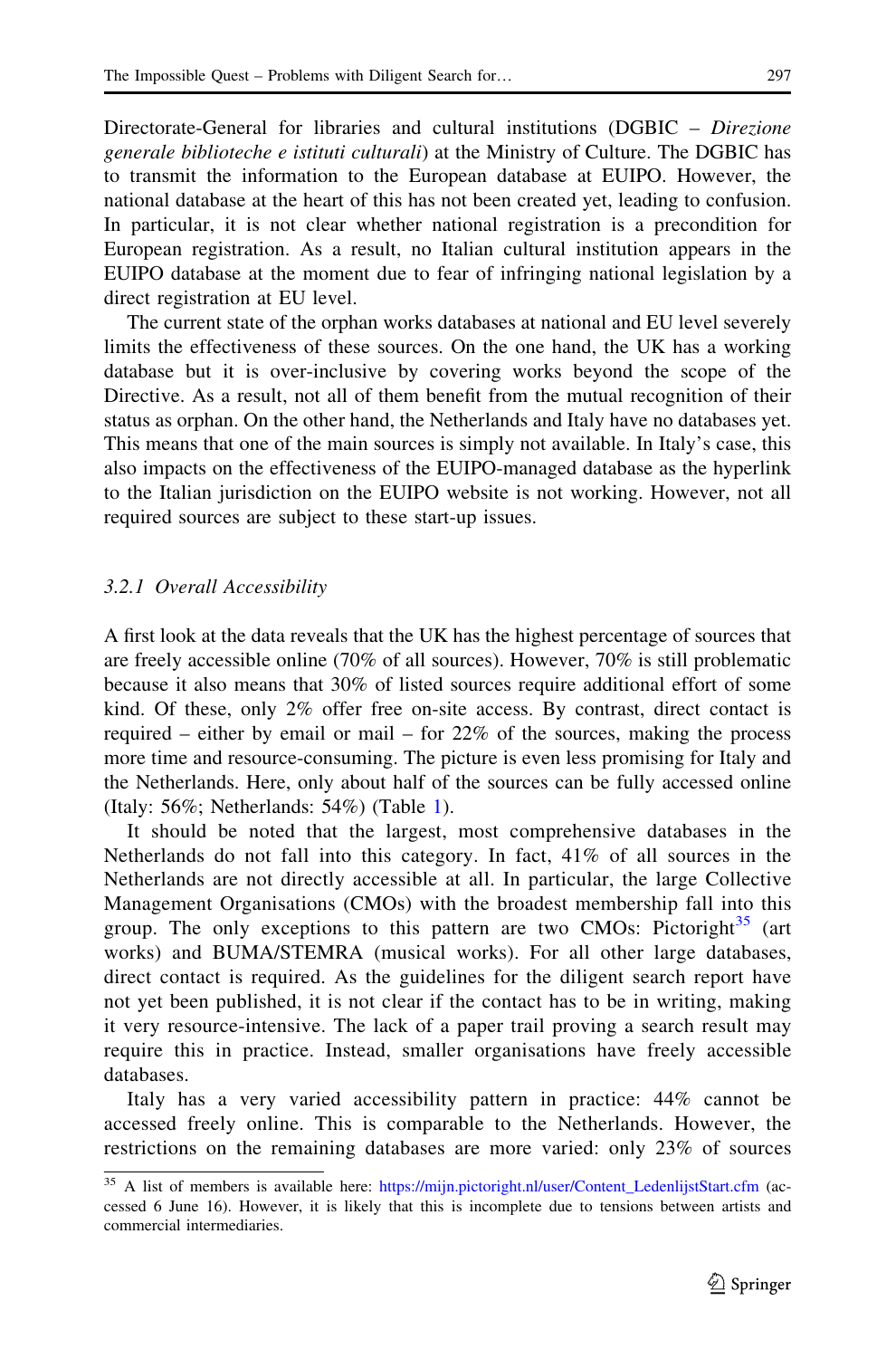| Source<br>accessibility                | UK       |                  | Italy  |                | Netherlands    |                | Total    | Total (in      |
|----------------------------------------|----------|------------------|--------|----------------|----------------|----------------|----------|----------------|
|                                        | Number   | Percent          | Number | Percent        | Number         | Percent        | (number) | percent)       |
| Number of<br>sources                   | 210      |                  | 357    |                | 87             |                | 654      |                |
| Freely accessibly<br>online            | 147      | 70               | 200    | 56             | 47             | 54             | 394      | 60             |
| Not accessible<br>online               | 63       | 30               | 157    | 44             | 40             | 46             | 260      | 40             |
| Require direct<br>contact              | 46       | 22               | 82     | 23             | 36             | 41             | 164      | 25             |
| Paying access<br>online                | 9        | $\overline{4}$   | 10     | 3              | $\overline{c}$ | $\overline{2}$ | 21       | 3              |
| Free access on<br>site                 | 5        | $\overline{2}$   | 24     | 7              | $\theta$       | $\overline{0}$ | 29       | $\overline{4}$ |
| Partial access<br>online               | 3        | $\overline{2}$   | 33     | 9              | $\mathbf{1}$   | $\mathbf{1}$   | 37       | 6              |
| Will be<br>accessible in<br>the future | $\theta$ | $\boldsymbol{0}$ | 8      | $\mathfrak{2}$ | 1              | $\mathbf{1}$   | 9        | 1              |

<span id="page-12-0"></span>Table 1 Accessibility of sources in the UK, Italy and the Netherlands

require direct contact which is the most onerous kind of search. Instead, Italy has comparatively many sources that are accessible online subject to restrictions. At least, 7% of sources can be searched on-site. Most notably, the primary source identified by the law is the Registro Pubblico Generale delle Opere Protette (General Public Registry of Protected Works) established by the Ministry of Culture, whose consultation is recommended for almost all categories of work,  $36$  which falls into this category.<sup>37</sup> This means that any diligent search requires a visit to this institution. However, the real difficulty is posed by another category of access: partial online access (9% of sources identified). These sources require an understanding of what is and is not online. Failure to do so can invalidate a diligent search because a source was not fully searched. For example, if a CHI fails to consult the offline part of the catalogue and misses important information as a result, its search was not diligent as prescribed by the law. Importantly, all legal deposits and the major Italian libraries have not yet completed the digitisation of their catalogues and therefore fall into this group.

<sup>&</sup>lt;sup>36</sup> Registro Pubblico Speciale per le opere Cinematografiche is another public registry specifically designed for audio-visual works. Like the general public registry, this is only available on-site. This registry is located at the Cinema Section of the Italian CMO SIAE (Societa` Italiana degli Autori ed Editori), which retains the volumes containing all records made from 1938 to the present, divided into films, short films, and news.

<sup>&</sup>lt;sup>37</sup> This registry is located at the Italian National Library in Rome (Biblioteca Nazionale Centrale di Roma, V.le Castro Pretorio, 105 - 00185 Roma).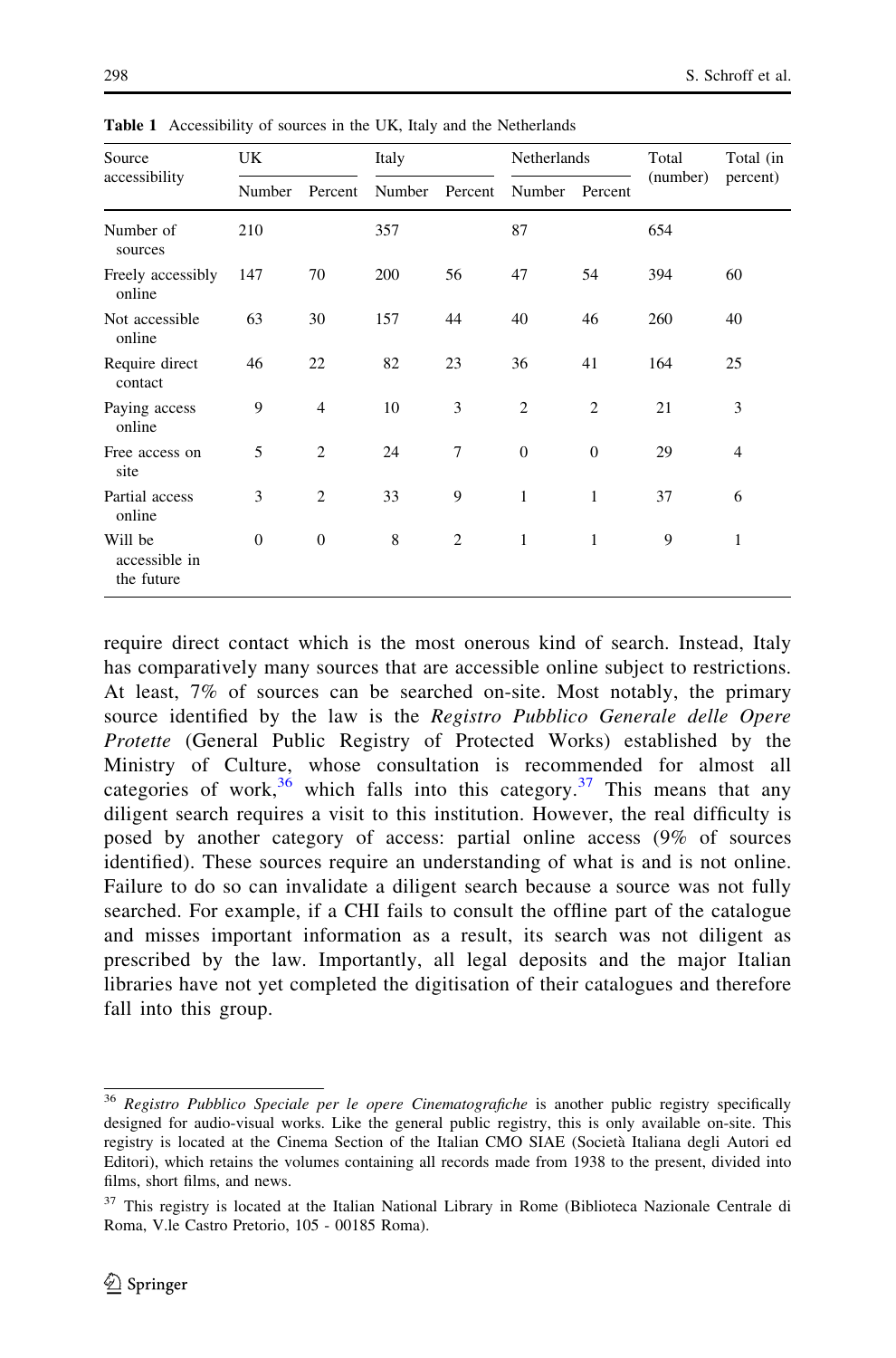### 3.2.2 Accessibility by Type of Work

As the previous section has shown, all three jurisdictions examined in this paper require sources to be consulted that are not freely accessible online. Many of these can in fact only be accessed on site or require direct contact with the organisation managing them. This raises the cost of a diligent search in practice. However, the data presented so far are aggregate numbers. The diligent search requirement is based on searching the relevant sources by the nature of the source; for example, a published book requires the consultation of different sources compared to an audiovisual work. As a result, it may be possible that some types of works are easier to clear than others. To clarify if this is indeed the case, we have broken down the sources according to the type of work they touch upon and then compared them within the jurisdictions.



In the UK, the percentages are comparatively stable across the types of works. All four categories examined here, published books, newspapers, visual works and audio-visual works, have similarly high proportions of freely accessible sources. These range from 74% for published books to 63% for audio-visual works.<sup>38</sup> The differences are also minor for the other, more restricted categories of online access. ''Paying Access Online'' such as subscriptions range around 10%, published books have 9%, magazines 12%, art works 8%, and audio-visual works 11%. It is interesting to see, however, that partial online access does not really play a role. All types of works examined here have less than 5% of sources that are available online but not in their entirety.<sup>39</sup> On the other hand, the numbers of sources that cannot be accessed online or only on-site are low

<sup>38</sup> Newspapers and magazines: 65%; art works: 71%.

 $39$  Published books:  $3\%$ ; magazines:  $4\%$ ; art works:  $3\%$ ; and audio-visual works:  $4\%$ .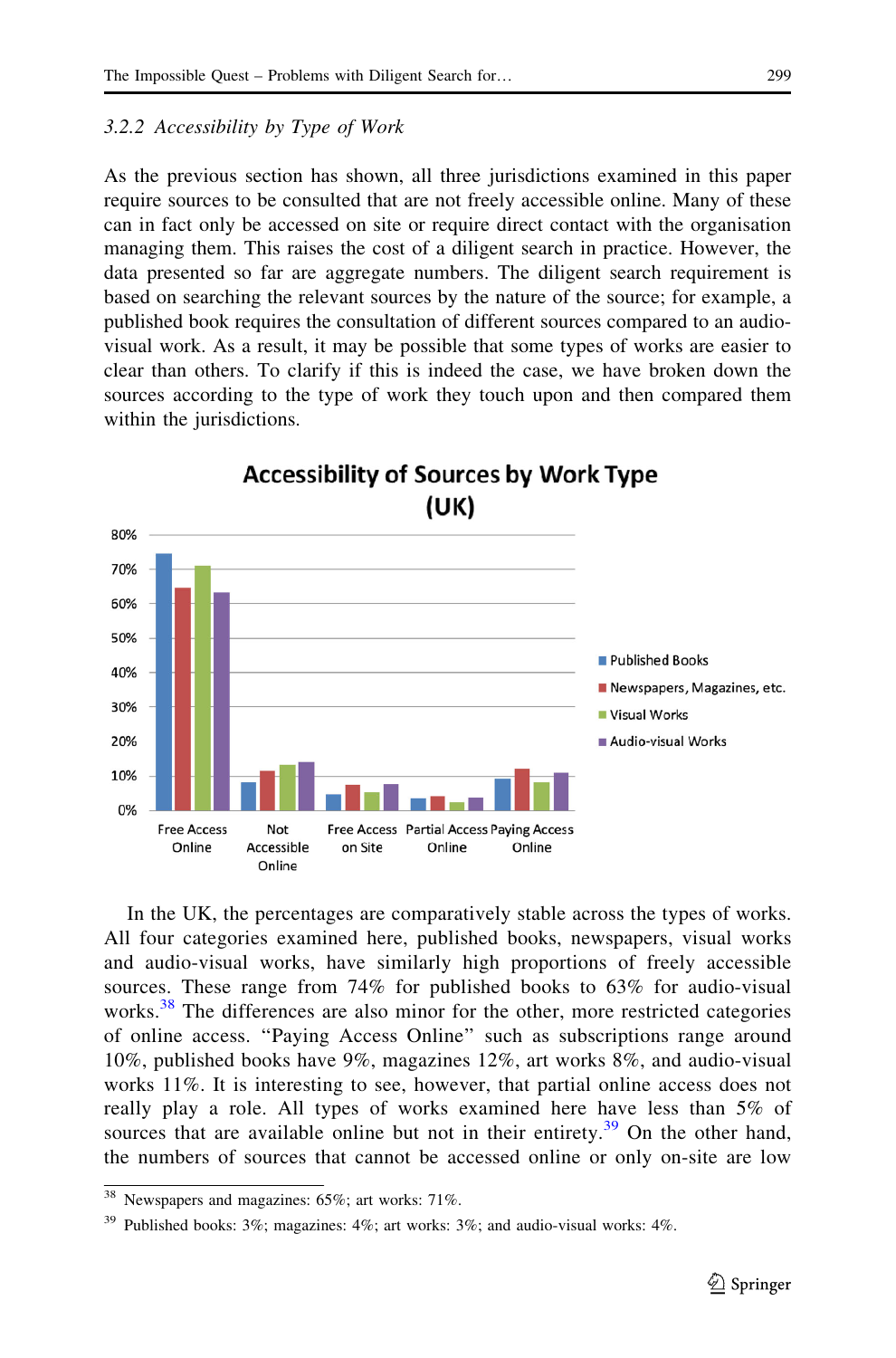and also comparable across types of works. Audio-visual works have the largest share here, namely  $14\%$ , followed by art works  $(13\%)$ , magazines  $(11\%)$ , and finally published books (8%). The percentages are even lower for sources that can be accessed freely on site but not online.<sup>40</sup> This means overall that the accessibility of sources in the UK does not systematically vary across types of works to any significant extent. Instead, the likelihood that a source is freely accessible online is the same for all four categories, as is the case with the other accessibility classifications.



The UK pattern differs significantly from the Dutch one. Here, accessibility varies significantly between work types. Looking at the freely accessible sources first, it is clear that published books, visual works, and magazines have similar proportions of sources that can be freely accessed (66, 63, and 55%, respectively). However, the proportion is significantly smaller for audio-visual works: here only 42% and therefore not even half are freely accessible online. Instead, most sources are simply not accessible online and this varies across work types. Restricted access is indeed highest for audio-visual works (56%), followed by the significantly smaller numbers of published books (28%), art works (33%), and magazines (35%). It should be noted at this stage that partial online access only plays a minor role in the Netherlands, irrespective of the work type. Free access on site is not relevant at all while ''Paying Access Online'' stays at or below 5% for all work types and is de facto absent for audio-visual works. $41$  Partial online access is therefore not a determinative feature of the environment. In other words, clearing audio-visual works is more complex in the Netherlands than the other three groups because more

<sup>&</sup>lt;sup>40</sup> Published books: 5%; magazines: 8%; art works: 5%; and audio-visual works 8%.

<sup>&</sup>lt;sup>41</sup> Published books: 3%; newspapers: 5%; visual works: 4%; audio-visual works: 0%.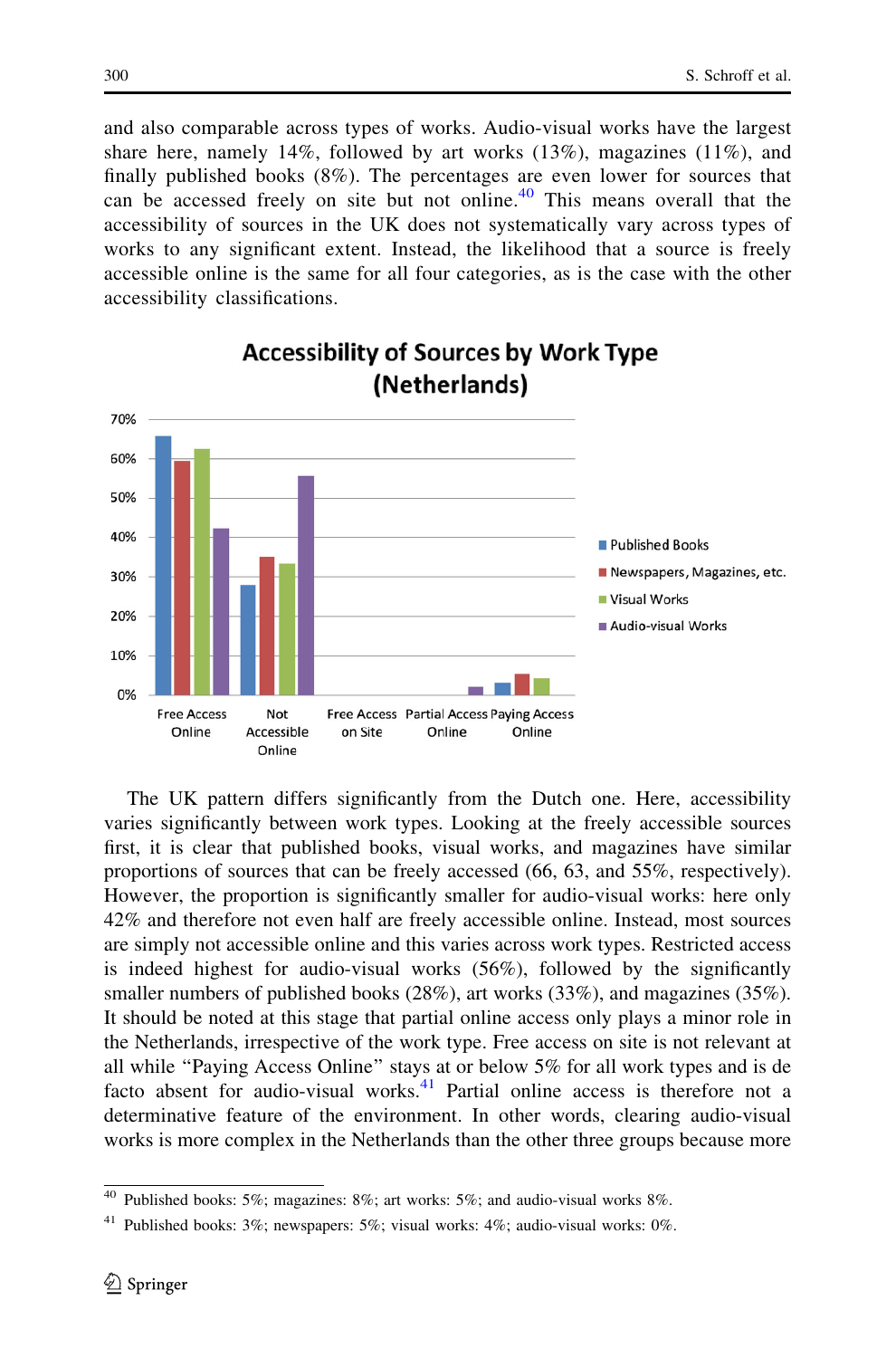than half of the relevant sources are not freely accessible and indeed require the CHI to either visit or contact the relevant organisation directly.



**Accessibility of Sources by Work Type** (Italy)

Italy has a different pattern of accessibility across work types from the other two jurisdictions examined here because partially accessible sources play a larger role. First, when it comes to the sources that are freely accessible online, there is not much difference across work types. They generally range between 52% (audiovisual works) and 60% for magazines and newspapers.<sup>42</sup> It is interesting that magazines have the highest percentage, even if the difference to published books (57%) is only marginal. At the other end of the spectrum, visual works have the highest share of sources that cannot be accessed directly at all and therefore require direct contact with the institution; 42% of sources fall into this category. The percentages for the other types of works are similarly high with 37% for audiovisual works and magazines, and 34% for published books.

However, there are significant differences between work types when it comes to sources that are available online but restricted. In general, paying for access, such as by subscription, is only a small percentage: 5% for newspapers, 4% for visual works, and 2% for published books, and is indeed not relevant at all for audio-visual works. However, sources that are only partially searchable online are very relevant to a diligent search. Most notably, 26% of the sources required to search for visual works are only partially accessible. This is followed by magazines (18%), published books (17%), and finally audio-visual works (7%). This is very significant because partially accessible sources can be potentially very difficult to manage in practice. They require that the searching party fully understands what is available online and what is not. A lack of clarity could mean that the CHI thought it searched the whole

<sup>42</sup> Visual works: 55%; published books: 57%.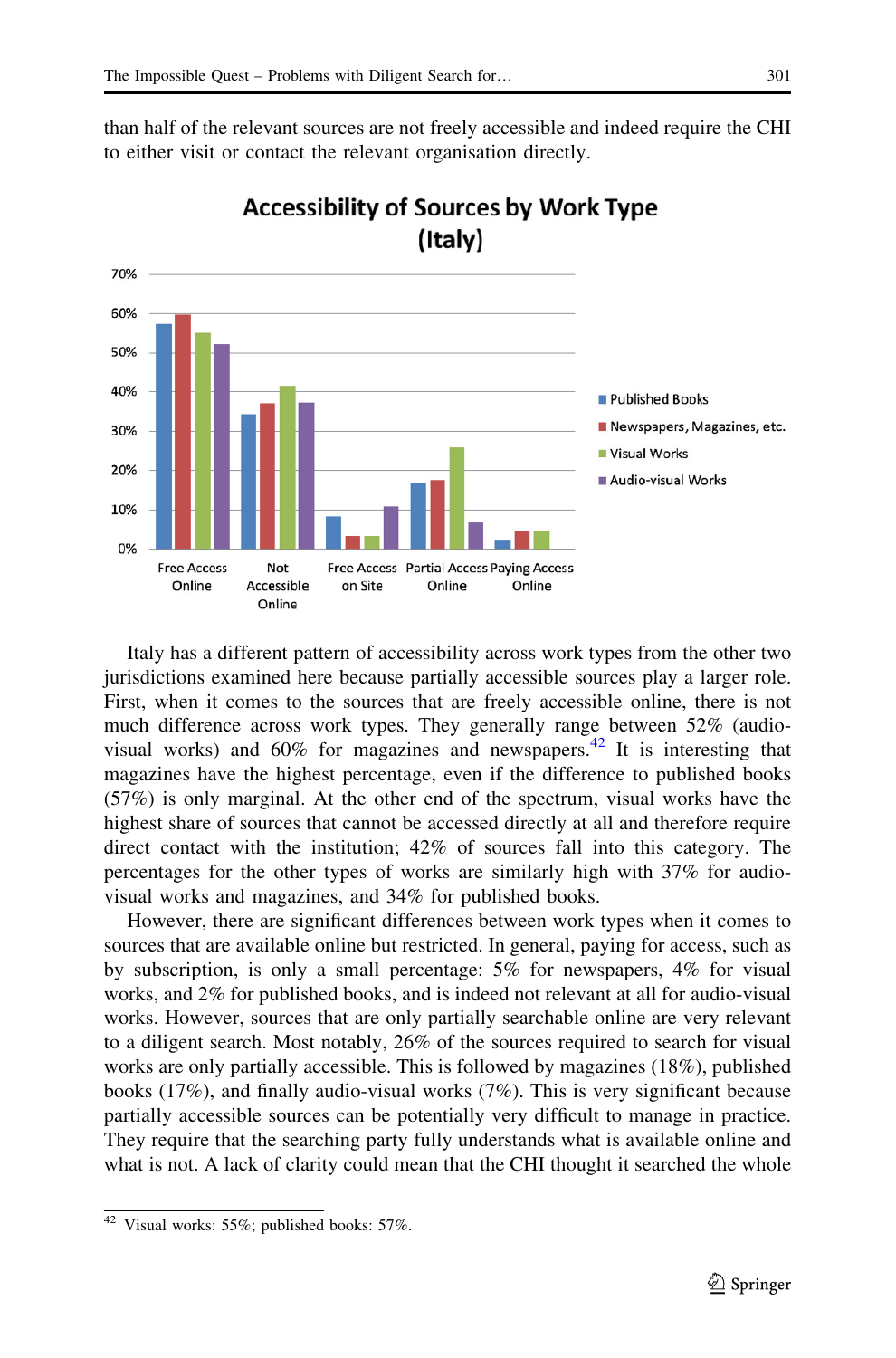catalogue when in fact it relied on a sub-catalogue. This can invalidate a diligent search and therefore expose the CHI to infringement claims.

As the discussion has shown, the accessibility of work types varies by jurisdiction. In the UK, accessibility does not significantly vary according to work types. Instead the search burden is largely determined by the number of sources. In the Netherlands, freely accessible sources are comparable across work types, except for audio-visual works. Here, access is generally more restricted and in particular a higher percentage of sources requires direct contact with the organisation. In Italy, variations are also limited in that a comparable percentage of sources are freely accessible. However, fully restricted and partial online access is a particularly acute challenge for visual works.

### 4 Conclusions

This paper has analysed the legal requirements for carrying out a diligent search in three countries: the United Kingdom, the Netherlands, and Italy. The focus was on two distinct but interrelated aspects of the search as relevant to CHIs: (1) how Member States strike a balance between legal certainty and flexibility; and (2) how burdensome the diligent search requirement is in practice.

This article has demonstrated that the UK provides the highest legal certainty to CHIs carrying out a diligent search. It provides for extensive guidance, listing specific sources that need to be consulted according to work types. Nonetheless, absolute certainty is not achieved as the list is open-ended. However, the detailed nature of the list helps CHIs not to miss relevant sources. One issue though is the lack of a hierarchy in the sources and the actual almost exhaustive nature of the list. In practice, "diligent" is interpreted by the UKIPO as meaning "exhaustive". The result is that a large number of sources needs to be searched. In fact, a CHI carrying out a mass digitisation project could not feasibly search that many sources for each work, with its limited resources. This situation is also not facilitated by the accessibility of the sources. The data show that little more than half of the sources listed for a diligent search are freely accessible online. The findings regarding the accessibility of sources by type of work among the examined three countries are mostly consistent, with books and images being the most accessible, while unpublished works are more difficult to trace.

Italy has chosen a middle way, although more by bureaucratic need rather than intent. It currently provides some guidance on the key sources that need to be consulted but the advice is not definitive. It therefore essentially provides the important sources but is not detailed enough to legally guarantee the CHIs that these sources will be sufficient. Compared to the UK, Italy has thus favoured a flexible approach. The result is that fewer sources need to be considered compulsory. However, in the absence of definite choices, a CHI still needs to consult a large number of sources per work. Most notably, the delays affecting the national databases of orphan works are proving a major hold-up. Furthermore, a large percentage of sources is not freely accessible online, which in turn significantly increases the search burden. This is especially relevant as even the mandatory ones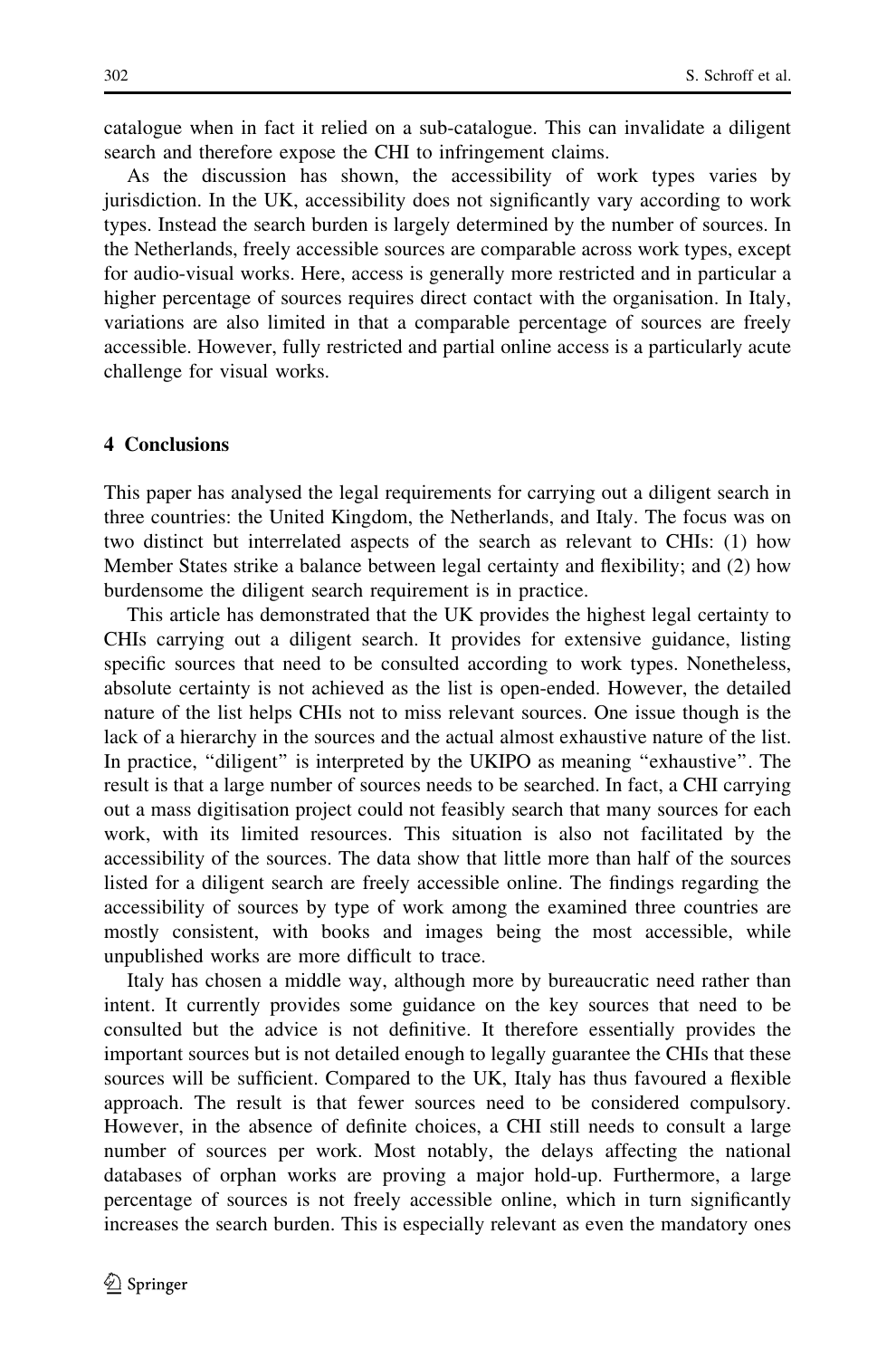<span id="page-17-0"></span>fall into this category. Another particular issue in this context are sources that can only be partially searched online. This poses the risk that a search is incomplete. A CHI may think it searched the full catalogue but instead only searched a part of it, negatively affecting legal certainty. Overall, therefore, the Italian approach to legal certainty produces fewer sources that need to be consulted for a search to be considered diligent. Having said this, the numbers are still large and their limited accessibility makes the search more onerous than the numbers may suggest.

The Netherlands has taken an entirely different approach compared to Italy and especially the UK. It has in effect chosen flexibility over legal certainty by only providing for general categories of sources that need to be consulted, with the exception of the legal deposit which is part of the National Library's catalogue and Sound and Vision's archive. There is no further guidance available beyond this. The result is that CHIs need to decide what sources to consult as relevant and how far to carry the search. The meaning of the term ''diligent'' is therefore essentially determined in-house, based on a risk assessment. This can trigger an overly cautious approach in practice. At the same time, even an extensive search in the Netherlands is less burdensome than in the UK or Italy in terms of the numbers of sources that need to be consulted. However, the lack of online access to the key sources is very conspicuous here, raising the practical costs significantly. This is only partially remedied by the presence of ECL schemes which do not require this kind of search, but do not extend to all works covered in the Directive.

In all three jurisdictions examined here the number of sources to be searched is too large to make the OWD an effective tool for CHIs involved in mass digitisation projects. This means that the main issues faced by the CHIs are the large number of sources and the fact that the major ones are not freely accessible online. A possible solution to this problem might involve legislative action, official guidelines or jurisprudence to establish hierarchies among the sources for a diligent search, with a diversification between compulsory and optional sources, depending on their relevance and accessibility. Ideally, only freely accessible sources should be considered mandatory for a diligent search. In other words, a diligent search must be considered as carried out in good faith if all relevant freely and easily accessible sources have been consulted. Guidance incorporating this principle should be issued at EU and national level. In addition, given the large number of sources that is deemed relevant, central search tools should be developed. This would allow the CHIs to reduce the search burden by consulting more than one database at a time.

Open Access This article is distributed under the terms of the Creative Commons Attribution 4.0 International License ([http://creativecommons.org/licenses/by/4.0/\)](http://creativecommons.org/licenses/by/4.0/), which permits unrestricted use, distribution, and reproduction in any medium, provided you give appropriate credit to the original author(s) and the source, provide a link to the Creative Commons license, and indicate if changes were made.

#### **References**

Angelopoulos A (2012) The myth of term harmonisation: 27 public domains for 27 member states. Int Rev Intellect Prop Compet Law 35(5):567–594

Beunen A (2011) Gezamenlijke reactie van Nederlandse erfgoedinstellingen op de consultatie over het Europese Richtlijnvoorstel Verweesde Werken. Available at: [https://www.internetconsultatie.nl/](https://www.internetconsultatie.nl/verweesde_werken/reactie/6098/bestand) [verweesde\\_werken/reactie/6098/bestand](https://www.internetconsultatie.nl/verweesde_werken/reactie/6098/bestand). Accessed 11 June 2016